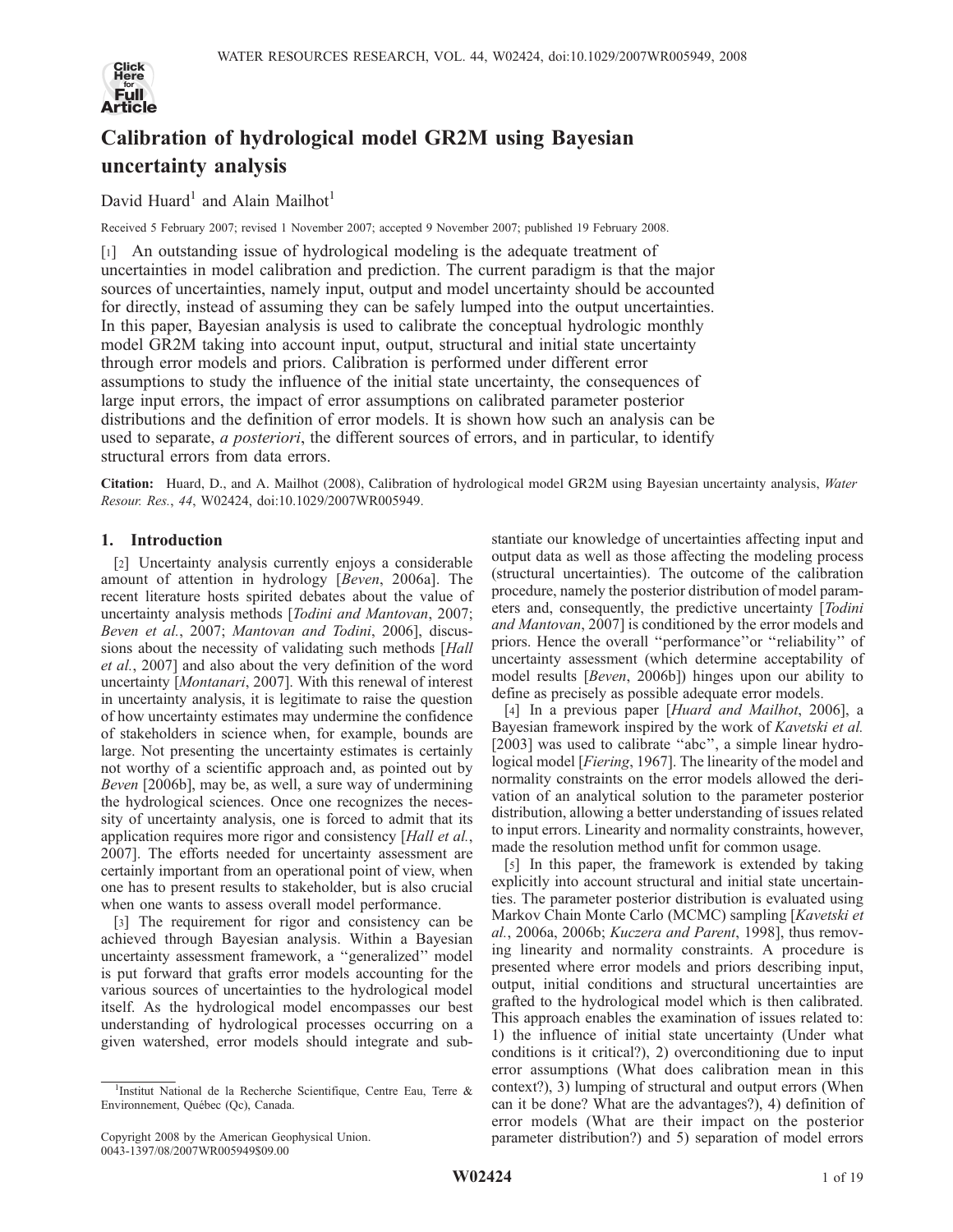from data errors (How is it done? How can it be used?). The first four issues are examined through simple examples using deliberately crude error model assumptions and the fifth one by a case study where more care is given to the specification of realistic error models.

[6] Although this Bayesian uncertainty assessment framework is general and could be theoretically applied to any model, the numerical cost of evaluating the parameter posterior distribution is significant and grows with the length of the data series used for calibration. Hence given the available computational resources, its application to daily or hourly models appears unwieldy. The method employed in the paper should hence be considered as a formal exercise, rather than an operational solution to the calibration of hydrological models (for such methods, see Moradkhani et al. [2005]; Vrugt et al. [2005]; Kavetski et al. [2003]; Kennedy and O'Hagan [2001] and Beven and Binley [1992]). In this spirit, the model chosen to illustrate the issues presented above is the parsimonious monthly model GR2M [Mouelhi et al., 2006]. GR2M's nonlinear components make it sensitive to input errors [Paturel et al., 1995], and hence relevant in an uncertainty analysis context. With only two free parameters, the posterior parameter distribution can be easily visualized and interpreted.

[7] The model and data used for simulations are described in more detail in section 3, after the basic theoretical background and hypotheses underlying the proposed Bayesian uncertainty framework are explained in section 2. Section 4 discusses basic calibration and validation issues related to multiple sources of errors using simple error models. Section 5 presents a more realistic case study with carefully defined error models, along with a brief analysis of the results, including the a posteriori separation of the different types of errors. A brief discussion about the extension to daily model is included followed by the conclusion (section 6).

[8] This paper relies heavily on the theory and methods of Bayesian analysis. The authors suggest the textbooks of Gelman et al. [1995] for an application focused point of view and Jaynes and Bretthorst [2003] for more theoretical discussions on the foundations of probability theory.

### 2. Bayesian Uncertainty Framework

[9] This section introduces the proposed Bayesian uncertainty framework and derives equations to perform the calibration and validation of models in presence of multiple sources of uncertainties.

### 2.1. Basic Concept

[10] In a Bayesian calibration, the objective is to find the posterior distribution for the parameters  $\theta$  knowing the input data series  $\tilde{x}$  and output data series  $\tilde{y}$  as well as the model M:

$$
p(\boldsymbol{\theta}|\tilde{\mathbf{x}}, \tilde{\mathbf{y}}, \mathcal{M}).
$$
\n(1)

[11] Solving equation (1) may be very simple or extremely complex, depending on the modeler's assumptions about the sources of uncertainty that affect the calibration process. In hydrological modeling, many different sources of uncertainties must be tackled simultaneously. Indeed, according to Beven [2006b] ''... we have unknown errors in input and boundary conditions that get processed non-linearly through

a model that has structural errors and which is then compared with observations that have unknown measurement and commensurability error characteristics.'' Although accounting for all these sources of errors realistically is a conceptual and technical challenge, not doing so can have undesirable consequences on modeling performance and the reliability of predictions [Oudin et al., 2006; Andréassian et al., 2004; Kavetski et al., 2003; Andréassian et al., 2001; Nandakumar and Mein, 1997; Paturel et al., 1995; Michaud and Sorooshian, 1994; Xu and Vandewiele, 1994; Troutman, 1982]. In the following, a Bayesian approach is used to account for four different sources of uncertainty: the ignorance of the initial conditions, input data error, output data error and structural (model) error.

[12] To describe the effect of those four types of uncertainties on calibration and validation, conceptual true variables describing the initial condition  $\phi_0$ , the true input series  $x$  and the true output series  $y$  are introduced in equation  $(1)$ as latent variables (idealized true variables  $(x, y)$  are what would be observed in the absence of data errors). Latent variables (or parameters) are variables useful to state a problem but whose effect is integrated out of the posterior of interest [Jaynes and Bretthorst, 2003]. Equation (1) then becomes

$$
p(\theta|\tilde{x}, \tilde{y}, \mathcal{M}) = \iiint p(\theta, x, y, \phi_0 | \tilde{x}, \tilde{y}, \mathcal{M}) \, dx \, dy \, d\phi_0, \qquad (2)
$$

where it is assumed that the integrals span the admissible domain of each variable. Using these conceptual true values, hypotheses concerning the nature of errors can be translated probabilistically and equation (2) brought under a form where it can be solved computationally. Schematically, the inference process is displayed in Figure 1: input and output data are linked to their respective true values by the input and output error models, and those true input and output variables are linked together by a structural error model, itself dependent on the model parameters and initial conditions.

# 2.2. Hypotheses, Priors and Error Models

[13] The first step is to use Bayes' theorem on equation (2) so that data is conditioned on the true variables:

$$
p(\theta|\tilde{x}, \tilde{y}, \mathcal{M}) = \iiint p(\tilde{x}, \tilde{y}|\theta, x, y, \phi_0, \mathcal{M})
$$

$$
p(\theta, x, y, \phi_0|\mathcal{M}) \, dx \, dy \, d\phi_0 \cdot \frac{1}{p(\tilde{x}, \tilde{y})}.
$$
 (3)

[14] Since the normalization constant  $p(\tilde{x}, \tilde{y})$  introduced by Bayes' theorem is of little relevance to the calibration process, it will be neglected in the following, with the equality relation replaced by proportionality sign.

[15] For the next step, two hypotheses are made: 1. data errors cannot be inferred from the initial conditions, the model parameters or the model, and 2. input and output errors are conditionally independent given the true input and true output [Kavetski et al., 2003]. The first hypothesis is significant, in that it defines data error models as entities independent from the model simulations. Note however that data errors are only meaningful with respect to the true variables, themselves dependent on the model's spatial and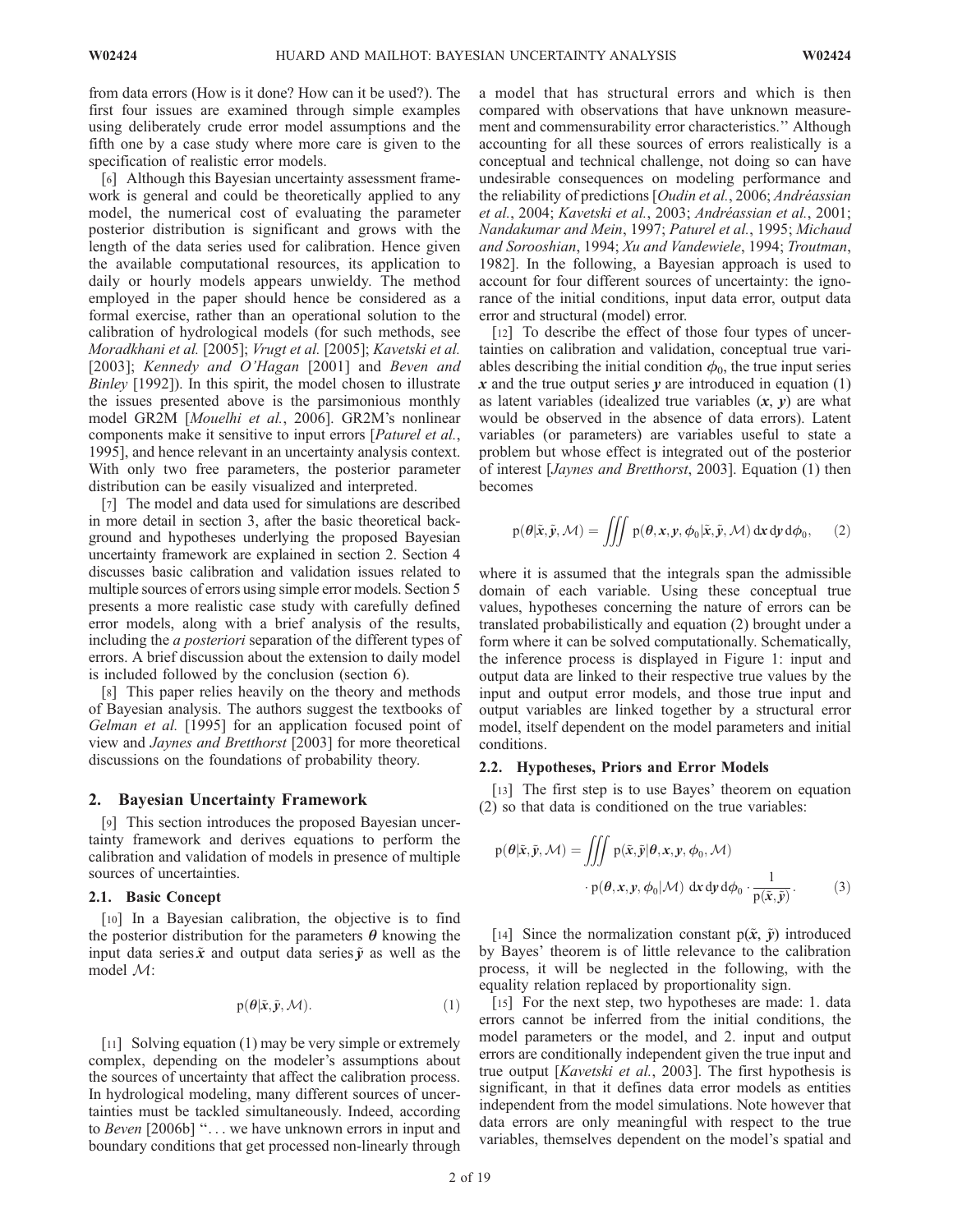

Figure 1. Inference process based on the theoretical uncertainty framework. Experimental input and output data are indicated by *tilded* variables  $\tilde{x}$ ,  $\tilde{y}$ , and conceptual true values by non *tilded* variables: true input series  $x$ ; true output series y; model parameters  $\theta$  and initial model state  $\phi_0$ . The input, output and structural error models are indicated by  $p_{in}$ ,  $p_{out}$  and  $p_{str}$  respectively,  $\pi(\theta, \phi_0)$  denotes the prior for the model parameters and the initial state, and  $\pi(x)$  stands for the prior for the true input series.

temporal scales. Input and output error models are hence defined only on the basis of the experimental protocol, apparatus leading to data acquisition and the relation between the observed variables and the true variables. Formally,

$$
p(\tilde{x}, \tilde{y} | \theta, x, y, \phi_0, \mathcal{M}) = p(\tilde{x}, \tilde{y} | x, y) = p(\tilde{x} | x) p(\tilde{y} | y), \quad (4)
$$

where  $p(\tilde{x}|x)$  is a statistical distribution defining the probability of measuring an input series  $\tilde{x}$  knowing the true input series x. Similarly,  $p(\tilde{y}|y)$  is a statistical distribution defining the probability of measuring  $\tilde{y}$  knowing the true output series  $\nu$ . In the following, these particular distributions will be referred to as the input error model and the output error model, and denoted specifically by  $p_{in}$  and  $p_{out}$  as reminder of their meaning. The exact shape of these error models is up to the modeler and should capture the main sources of data uncertainty. Defining realistic error models is a difficult task since data errors typically combine both measurement errors and commensurability errors (the difference between the variable the model expects and what is actually measured in the field) in ways that are site specific.

[16] Using assumption (4), equation (3) becomes:

$$
p(\theta|\tilde{x}, \tilde{y}, \mathcal{M}) \propto \iiint p_{in}(\tilde{x}|x) p_{out}(\tilde{y}|y) \cdot p(y|\theta, x, \phi_0, \mathcal{M}) p(\theta, x, \phi_0 | \mathcal{M}) dx dy d\phi_0, (5)
$$

where  $p(y|\theta, x, \phi_0, \mathcal{M})$  is a statistical distribution describing the probability of a true output series  $y$  knowing the simulated output series  $\hat{y} \equiv \mathcal{M}(\theta, x, \phi_0)$ . In other words, this distribution describes the difference between model simulation and true output: the model error. It will hence be referred to as the structural error model, and denoted by  $p_{str}(y|\hat{y}) \equiv p(y|\theta, x, \phi_0, \mathcal{M})$  to shorten the notation.

[17] The last step consists in splitting the prior  $p(\theta, x, \theta)$  $\phi_0|\mathcal{M}$ ) into two independent priors  $\pi_x(x|\mathcal{M})$   $\pi_{\theta,\phi_0}(\theta,$  $\phi_0(\mathcal{M})$ , where  $\pi$  is used, here and in the following, to denote priors (the subscript is dropped when there is no ambiguity about which prior is meant). While this separation is not mandatory, defining a joint multivariate prior distribution for the true input series, model parameters and state variables seems to be of a marginal interest given the length of the data series generally used in hydrology [Mantovan and Todini, 2006]. Equation (5) can then be written as

$$
p(\theta|\tilde{x}, \tilde{y}) \propto \iiint p_{in}(\tilde{x}|x) p_{out}(\tilde{y}|y) p_{str}(y|\tilde{y})
$$

$$
\cdot \pi(x) \pi(\theta, \phi_0) dx dy d\phi_0,
$$
 (6)

where references to  $M$  were removed since the model is always assumed known.

[18] Note that although  $\pi(\theta, \phi_0)$  and  $\pi(x)$  are both priors, there is a notable difference between the two. Whereas  $\theta$ ,  $\phi_0$  are inferred from the whole data set, the inference on a given true value  $x_i$  is based mostly on  $\tilde{x}_i$  as well as  $\tilde{y}_{i>i}$ through inferred parameters. If the errors are assumed large (vague input and output error models), then there is very little information in the data about  $x_i$  and the prior plays a major role in the inferential process [Gull, 1989]. The prior for the true input must hence be chosen with care, and modelers should avoid using abusively vague priors [Kavetski et al., 2006a; Huard and Mailhot, 2006].

[19] It is worthwhile to underline the conceptual differences between the different types of outputs that are defined in this Bayesian framework: simulations  $(\hat{y})$  are the model outputs computed from inferred true inputs and parameters, output measurements  $(\tilde{v})$  are experimentally measured outputs, and true outputs  $(v)$  are the idealized true values that would be measured if no measurement and commensurability errors were present. Another useful output that will be discussed later is the simulated output measurement  $(Y)$ , the output measurement predicted by the output error model given the inferred true output. In practice, different applications will require the use of different types of output. In water resource management contexts, decision makers will rather be interested in the inferred true outputs than the simulated outputs. In a model validation context however, field measurements should be compared to simulated output measurements to avoid mixing structural errors with measurement errors. Note that in many modeling studies, simulations are implicitly interpreted as the true values and compared directly with observations to assess model performance, with the ensuing risk of misinterpreting results.

### 2.3. Resolution Method

[20] In general, equation (6) has no analytical solution. One exception is when the model is linear with respect to the input variables and the error models as well as the true input prior  $\pi(x)$  have a Gaussian shape. This particular case was studied by Huard and Mailhot [2006] using the "abc" model. However, typical hydrological models are nonlinear, equation (6) cannot be integrated analytically and a different resolution method is needed. Unfortunately, numerical integration methods such as quadratures become inefficient for more than three or four dimensions, due to the curse of dimensionality: the computational cost increases exponentially with the dimension of the problem [Novak and Ritter, 1997]. Quadrature methods are thus inappropriate for this kind of application where the integral spans hundreds of dimensions (one for each true input and true output). In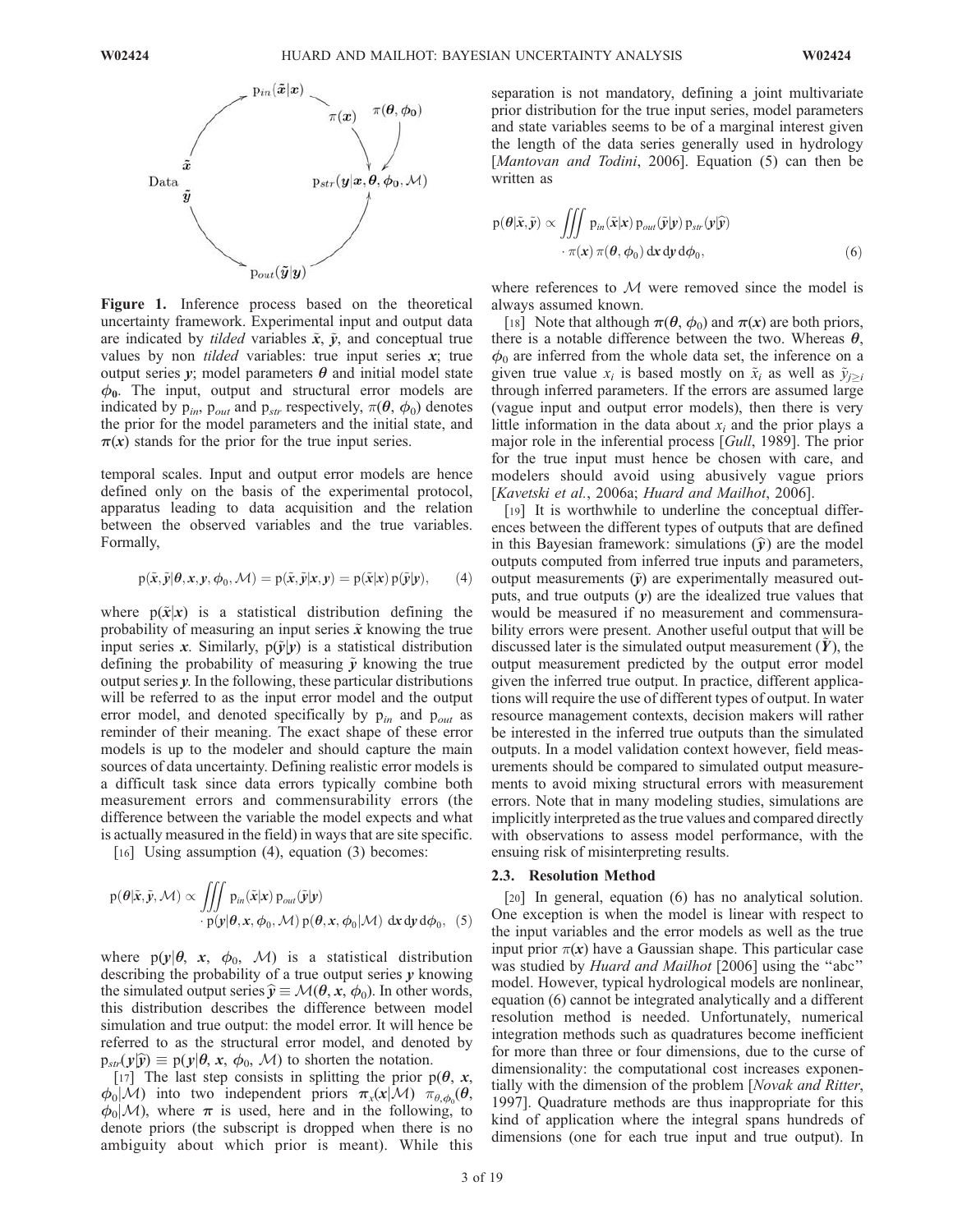other words, the posterior probability cannot be evaluated directly. This is a frequent problem in Bayesian analysis, and a common solution is to sample parameters from the posterior distribution (6) using Monte Carlo Markov Chain (MCMC) algorithms [Huang and Liang, 2006; Kavetski et al., 2006b; Bates and Campbell, 2001; Kuczera and Parent, 1998; Gelman et al., 1995; Neal, 1993]. In this case the Metropolis algorithm is used, by which the parameter space is explored by making random steps. These steps are selected such that the distribution of the sampled parameters approaches the posterior distribution after a sufficient number of random steps (see Chib and Greenberg [1995] for an introduction to MCMC theory and more particularly Metropolis sampling). Hence to solve equation (6), one samples  $(\theta, x, y, \phi_0)^i N$  times from  $p(\theta, x, y, \phi_0 | \tilde{x}, \tilde{y})$ , and for N large enough (convergence can be assessed by different criteria [Gelman et al., 1995]), the empirical distribution of the samples reproduces the probability distribution (superscripts  $i$  indicate sampled values). The integration over the latent variables is then performed by marginalizing over x, y and  $\phi_0$ , that is, by considering the sampled  $\theta^i$  independently from the latent variables.

# 2.4. Prediction and Validation

[21] *Hall et al.* [2007] suggest that "without validation, calibration is worthless and so is uncertainty estimation.[...] Validation is also needed [...] because the data do not contain full information about how the catchment will respond in the future. The same argument applies to uncertainty estimation.'' In other words, validation checks not only how the calibrated model performs outside the calibration period, but also if the error model assumptions hold.

[22] In a split-sample calibration/validation, a data series is split in a calibration series  $(\tilde{x}, \tilde{y})$  and a validation series  $({\tilde{x}}_+, {\tilde{y}}_+)$ . Calibration is performed under a set of assumptions defining the error models and priors, under which the posterior distribution  $p(\theta|\tilde{x}, \tilde{y})$  for the parameters is computed. In validation, parameters can be seen as a source of uncertainty and thus treated as latent variables. Validation uses the entire posterior parameter distribution along with input  $\tilde{x}_+$  to infer the probable distribution of output measurements  $\tilde{Y}_+$ , which can compared with the real observations  $\tilde{y}_+$ to validate the model and the calibration assumptions:

$$
p(\tilde{Y}_{+}|\tilde{x}_{+}, \tilde{x}, \tilde{y}) = \iiint \n\begin{aligned}\n& p(\tilde{Y}_{+}, \theta, \phi, x_{+}, y_{+}|\tilde{x}_{+}, \tilde{x}, \tilde{y}) \, dx_{+} \, dy_{+} \, d\phi \, d\theta \\
& = \iiint p_{out}(\tilde{Y}_{+} | y_{+}) p_{str}(y_{+}|\tilde{y}_{+}) \\
& \cdot p_{in}(\tilde{x}_{+} | x_{+}) \, \pi(x_{+}) p(\theta, \phi | \tilde{x}, \tilde{y}) \, dx_{+} \, dy_{+} \, d\phi \, d\theta.\n\end{aligned}
$$
 (7)

[23] The simulated output measurements  $\tilde{Y}^i_+$  can then be compared with the observed outputs  $\tilde{y}_+$  to assess the global efficiency of the model, that is, the combined accuracy of the model, error models and priors.

# 3. Model and Data

# 3.1. GR2M

[24] Simulations in this paper use the parsimonious hydrological lumped monthly model GR2M [Mouelhi et al., 2006], an improved version of the model developed by Edijatno and Michel [1989] and Kabouya [1990]. Despite having only two free parameters, the model has been shown to perform well when compared to similar monthly models; on a benchmark test consisting of 410 basins throughout the world, GR2M shows the best performance among nine models, some of them counting five free parameters [Mouelhi et al., 2006].

[25] The two free parameters of GR2M are  $\theta_1$ , the soil moisture storage maximum capacity, and  $\theta_2$ , the water exchange term with neighboring catchments. The internal state variables consist of a soil moisture accounting store (S) and a quadratic reservoir  $(R)$ . The model is forced by monthly rainfall  $(r)$  and potential evapotranspiration  $(e)$  and returns a monthly flow  $\hat{y}$ . Readers should note that  $\theta_1$ , the soil moisture store capacity, controls the model's response to rain event, and to a certain extent, the variability of the simulated flow. As  $\theta_1$  increases, the simulated flow depends less on the current rainfall and more on the store level, itself dependent on past rainfall. For small  $\theta_1$ , more rainfall is directed as excess rainfall and instantaneously routed as output flow. In other words,  $\theta_1$  controls the model's lowpass filter behavior (its ''memory'' of past events). In the following, the GR2M model is denoted by  $\hat{y} = \mathcal{M}(\theta, x, \phi)$ , with model parameters  $\theta = {\theta_1, \theta_2}$ , input series  $x = {r, e}$ and internal state variables  $\phi = \{R, S\}.$ 

[26] Sensitivity analyzes have determined that GR2M is sensitive to white noise errors on rainfall, but comparatively robust to random errors on potential evapotranspiration (PE) [Paturel et al., 1995]. That is, the Nash-Sutcliffe efficiency (NSE) decreases rapidly as the magnitude of random errors over rainfall increases, but much more slowly in the case of random errors over PE. Although the study of Paturel et al. [1995] dates back to a previous version of GR2M, a similar analysis was carried out and the same conclusions hold for the current version.

# 3.2. MOPEX Data Sets

[27] The data used in this study is taken from the MOdel Parameter Estimation eXperiment (MOPEX) [Schaake et al., 2006]. The database contains daily streamflow, rainfall, potential evapotranspiration, minimum and maximum temperatures. The rainfall data is produced by Maurer et al. [2002] and is the result of gridding point rainfall estimates from the United States, Canada and Mexico. The rainfall point estimates are daily totals taken from the National Oceanic and Atmospheric Administration (NOAA) Cooperative Observer (Co-op) stations. They are gridded using the synergraphic mapping system (SYMAP) [Shepard, 1984] as implemented by Widmann and Bretherton [2000]. The gridded data is then scaled to correct for complex topography in sparsly instrumented areas using long-term monthly averages from the Parameter-Elevation Regressions on Independent Slopes Model (PRISM) [Daly et al., 1994, 1997]. The data is not corrected, however, for systematic gauge errors [Maurer et al., 2002], which can significantly decrease the measured amount of rainfall.

[28] Generally speaking, the major sources of systematic errors in rainfall measurements are wind-induced undercatch, wetting losses and evaporation losses. The undercatch due to wind has been estimated to vary from 2% to 20% for liquid precipitations to over 100% for solid precipitation, wetting losses from 3% up to 10% and evaporation losses are generally below 2% [Metcalfe et al., 1997; Yang et al., 1999]. These estimates are highly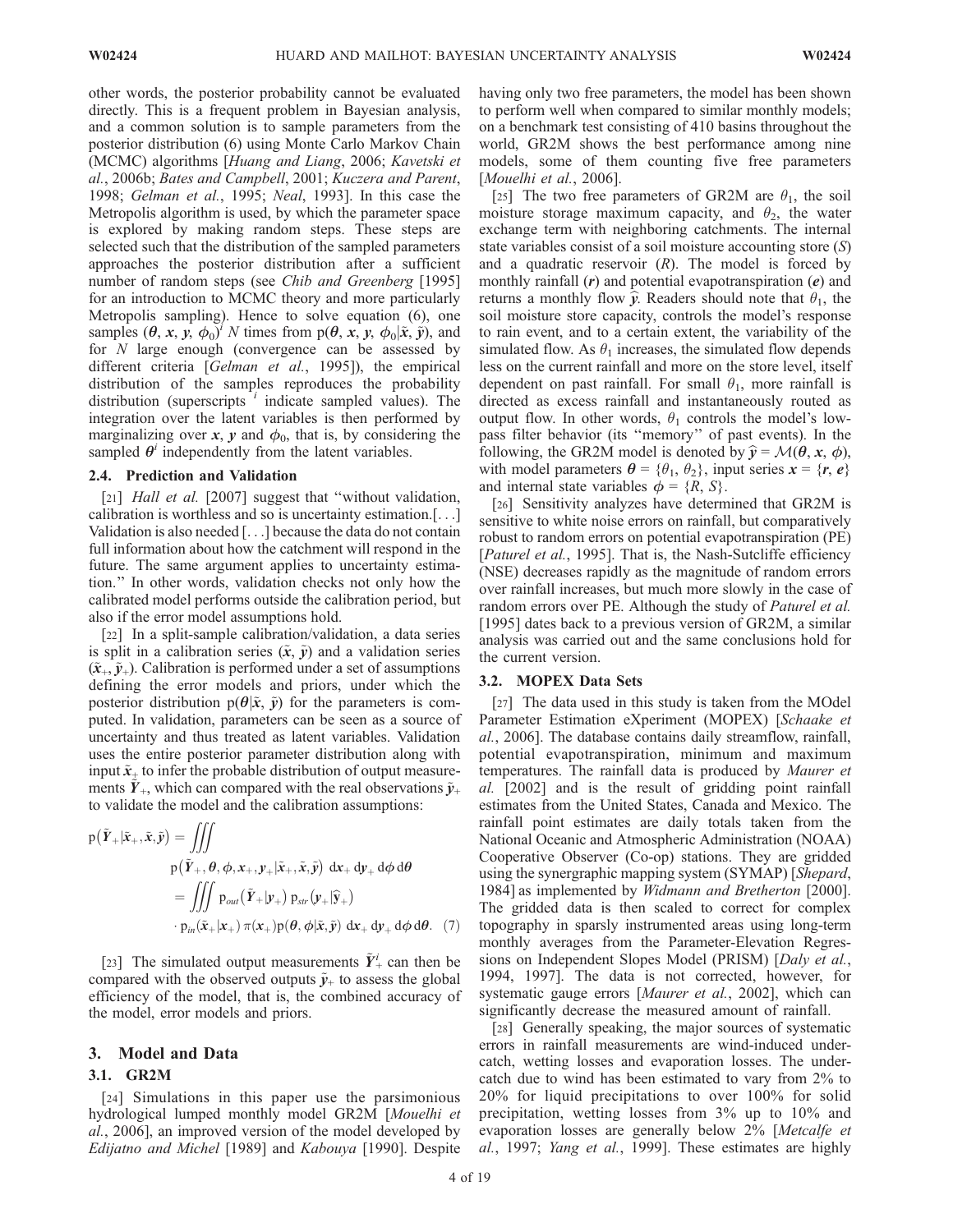| Code     | Basin Name                                  | Area, $km2$ | Mean Monthly Rainfall,<br>mm | Mean Monthly PE,<br>mm | Mean Monthly Flow,<br>mm |
|----------|---------------------------------------------|-------------|------------------------------|------------------------|--------------------------|
| 05471500 | South Skunk River near Oskaloosa, IA        | 4235        | 69.3                         | 82.3                   | 17.8                     |
| 05570000 | Spoon River at Seville, IL                  | 4237        | 75.3                         | 84.3                   | 20.9                     |
| 01562000 | Raystown Branch Juniata River at Saxton, PA | 1958        | 78.8                         | 65.4                   | 35.2                     |
| 03011020 | Allegheny River at Salamanca NY             | 4165        | 86.8                         | 59.4                   | 48.2                     |
| 03303000 | Blue River near White Cloud, IN             | 736         | 93.8                         | 73.4                   | 68.2                     |
| 01321000 | Sacandaga River near Hope NY                | 1272        | 102.9                        | 57.6                   | 64.7                     |
| 02475500 | Chunky River near Chunky, MS                | 956         | 117.2                        | 87.9                   | 38.5                     |
| 03443000 | French Broad River at Blantyre, NC          | 767         | 161.2                        | 70.1                   | 99.1                     |

Table 1. Properties of the Eight Watersheds Used in the Study<sup>a</sup>

<sup>a</sup> All stations span between 53 and 54 years of uninterrupted data with no null rainfall at the monthly scale. Rainfall, PE and flow data are areal values.

dependent on the type of gauge, the local climatology, altitude, topography and the apparatus calibration.

[29] Another source of error is the ''representativeness'' of the data (commensurability). Lumped conceptual hydrological model assume the input variable is related to the areal rainfall over the entire catchment, whereas point rainfall estimates are often used [Habib et al., 2001]. In the MOPEX database, the aerial adjustment is achieved by the spatial interpolation and catchment integration. However, it is difficult to discuss even roughly the relation between the MOPEX estimated rainfall and the "true" aerial rainfall, due to the complex manipulations separating the raw point data from the reanalysis results. Unless uncertainty estimates are provided, this is a setback to the use of reanalysis data for applications where uncertainty assessment is crucial.

[30] As for evapotranspiration, the MOPEX values are derived from the NOAA Evaporation Atlas [Farnsworth et al., 1982]. More specifically, they are computed by fitting a Fourier series with only an annual cycle to evaporation pan monthly averages. These averages were obtained by gridding the Evaporation Atlas maps with a resolution of  $1/6^\circ$ . The parameters of the series were then computed on this grid and averaged over each basin to estimate the basin average annual evapotranspiration cycle.

[31] Since interannual random white noise PE errors do not seem to perturb hydrological models [Andréassian et al., 2004; Paturel et al., 1995], our concern is mostly with systematic or cyclic intraannual errors. One such cyclic source of error could be soil moisture availability. Indeed, PE strongly depends on the amount of moisture in the topsoil layer, a dependence that is not taken into account by the MOPEX estimates. If the soil moisture has a strong cyclic component (high in spring, low in September for instance), the resulting PE may show an intraannual variability not captured by pan evaporation estimates, with potentially detrimental influence on model simulation.

[32] Finally, MOPEX streamflow series are provided by the United States Geological Survey (USGS). Daily streamflows are taken at gauges unaffected by upstream regulation and where long time series are available. Stage measurements are converted into streamflow estimates through rating curves. Stage measurement errors are of the order of 3 mm while single discharge measurement errors typically range around  $5-10\%$ , depending on the protocol (number of vertical velocity profiles, depth of measurements) and apparatus (velocimeter, Doppler profiler) [Hirsch and Costa, 2004]. Moreover, rating curves are not static and may vary due to changes in bed roughness, accumulation of debris following a flood, vegetation

growth, presence of ice, streambed scour and fill processes, bank erosion, etc [*Fenton and Keller*, 2001]. Some of these factors are accounted for by frequent updates to rating curves.

[33] The simulations presented in section 4 are run for all eight stations presented in Table 1 (although only results from the Chunky River watershed are shown). The basins chosen cover relatively dry to humid conditions found in the continental U.S.A. In the paper, units are systematically millimeters (mm) for rainfall (aerial) and monthly discharge (aerial).

### 4. Step by Step Bayesian Model Calibration

[34] Realistic calibration of a hydrological model in presence of data and model uncertainties using Bayesian analysis poses numerous conceptual and technical issues [Kavetski et al., 2006b]. Among those, defining sensible error models and priors, integrating latent variables, validating the calibrated model and leveraging realism versus complexity are the most challenging. In a realistic calibration, many different issues are mingled and it is difficult to grasp how they interact and consequently, how to interpret the results. The objective of the current section is to isolate calibration issues in specific stand-alone examples, helpful in understanding the effects of calibration assumptions.

[35] The first issue discussed is the initial state uncertainty and its relevance in different calibration contexts. Then the first case is presented, an application of Bayesian analysis where only output errors are considered, highlighting the conceptual difference between simulations and measurements. The second case shows a calibration where errors are assumed to be only on input data, and discusses how the input error assumption impacts the very definition of model performance. The third case introduces structural errors and discusses their lumping with output errors. From these three cases follows a brief analysis of the effect of error models assumptions on the posterior parameters distribution.

[36] It should be noted that although the figures only show the case of the Chunky river watershed, identical simulations were run for all eight basins presented in table 1 with comparable results.

### 4.1. Initial State Uncertainty

[37] In GR2M, the internal state of the system is defined by the level of two reservoirs. Since they are conceptual reservoirs, their level cannot be measured experimentally and there is, *a priori*, no way to define exactly their initial values. A convenient solution to this problem is to warm-up the model, i.e., to set the internal state to arbitrary values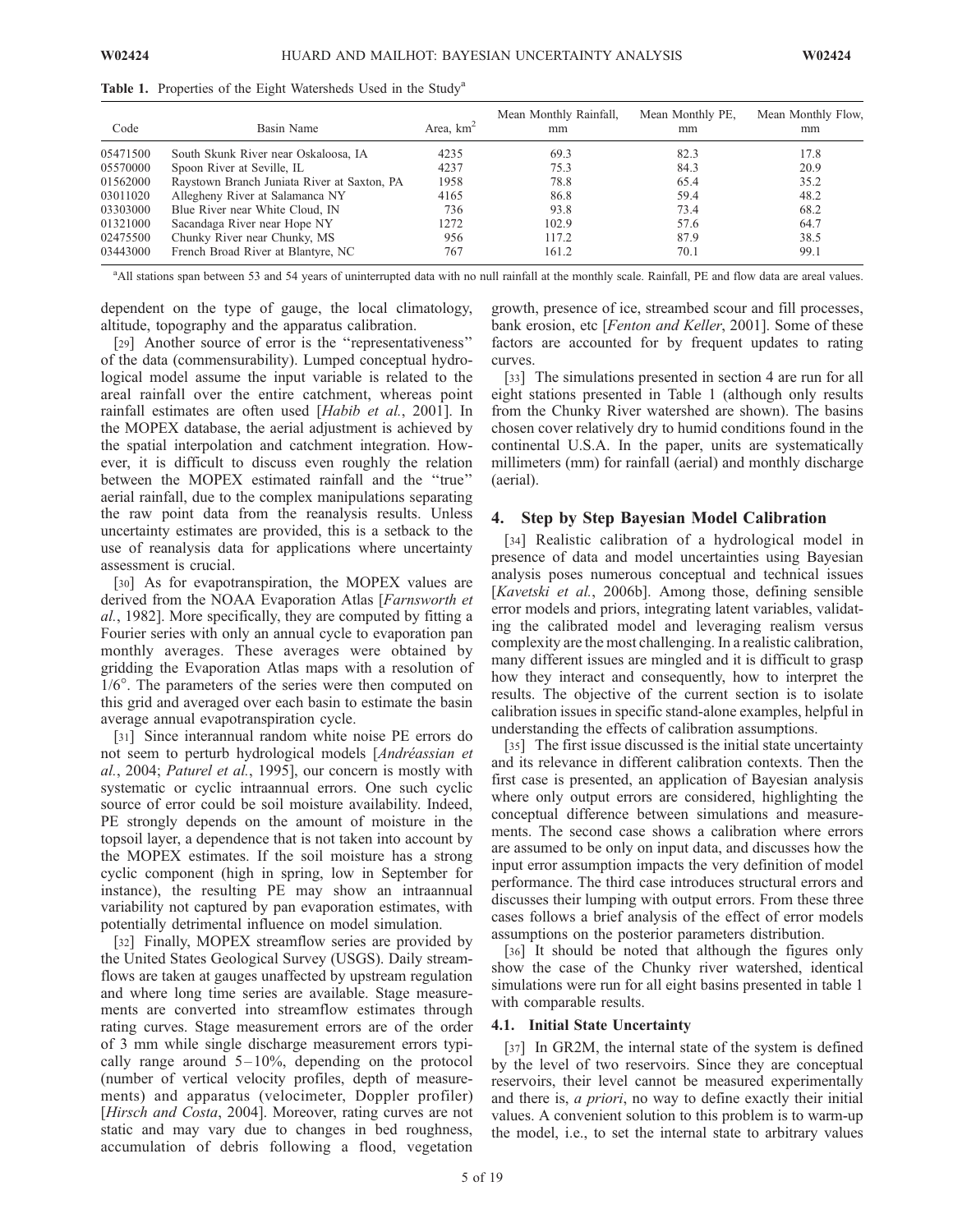

Figure 2. Once perturbed (thin lines), the internal state variable S describing the level (mm) of the soil moisture store returns to its unperturbed state (thick line). The other internal variable  $R$  (level of the routing store) displays a similar behavior. The figure shows results obtained with a large store capacity ( $\theta_1$  = 1000), i.e., a long memory.

and let the model run for a fixed period [Shelton, 1985]. The rationale behind this strategy is that the effect of the initial state  $\phi_0$  on the simulated flow decreases rapidly. Indeed, at time t the internal state  $\phi_t$  depends on  $\phi_{t-1}$  and on  $x_t$ , the current input. By induction this is equivalent to saying it depends on  $\phi_0, x_1, x_2, \ldots, x_t$ . Hence if t is large enough, the effect of  $\phi_0$  becomes negligible compared with the effect of the input series  $x$ . The question then is, how long should this warm-up period be to minimize the effect of the initial state uncertainty without sacrificing too much data? For some catchments, rainfall data was logged long before flow measurements began, so the period where only rainfall data is available can be used as a warm-up period without concern about data expenditure. However, when this is not the case and only short rainfall and flow series are available, it may be worthwhile to minimize the warm-up period.

[38] An estimate of a sensible warm-up period can be found by artificially perturbing the internal state and measuring how fast it converges back to its unperturbed state (Figure 2). For GR2M, the rate of convergence depends closely on  $\theta_1$ , the soil moisture store capacity; for large store capacity, the dependence of the model to its past state (its ''memory'') is stronger and internal state perturbations have a prolonged effect  $(\sim 12$  months). For small store capacities, the model has a short memory and perturbations vanish after as few as three months. Based on simulations on a number of catchments from the MOPEX database and different parameter sets, it was found that perturbations vanish with an average half-life of around 1.5 months. Warming-up the model during one year [*Paturel et al.*, 1995] hence leaves ample time to the internal state to reach its ''steady'' state. In the simulations shown in cases 1, 2 and 3, a warm-up period of two years was used since data availability is not an issue.

[39] Using Bayesian analysis, the warm-up period can be avoided entirely. The solution is to define a prior for the initial state  $\pi(\phi_0)$  and consider  $\phi_0$  a latent variable, as in equation (6). The effect of  $\phi_0$  on simulations can then be integrated out and parameters calibrated without sacrificing the first months to warm-up the model. Simulations (not presented here for brevity) suggest that the advantages of such an approach over the warm-up strategy depend on the relative information content [Wagener et al., 2003] of the warm-up period. This information content (loosely defined as the diversity of hydrological conditions) is itself

dependent on the length of the time series, the presence of extreme events and the prior for the initial conditions. For example, if a long calibration series is available, the relative information content of the first months is low compared to the rest of the series and using those first months in the calibration has only a weak effect on the parameter distribution. However, if those first months contain a very large flood, the like of which is not observed during the rest of the calibration series, then including them in the calibration series may have a significant effect on the posterior parameter distribution. Finally, if a vague prior for the initial state is defined, then the uncertainty over flow simulations for the first few months is dominated by the initial state uncertainty rather than the parameter uncertainty, and only a weak inference can be conducted on the model's parameters. Therefore integrating the initial state uncertainty is advantageous only if a reasonably informative prior about the initial state can be defined.

### 4.2. Case 1: Assuming Output Errors Only

[40] In this first case, equation (6) is applied under the assumption that inputs are exact, or more pragmatically, that the effect of input errors can be safely lumped into output errors. This case is similar to a classical calibration, except that while a standard calibration aims at finding a unique set of parameters optimizing an objective function, a Bayesian analysis provides a parameter posterior probability distribution. Another difference is that objective functions can take any shape [Gupta et al., 1998], whereas output error models are limited to formal statistical distributions (positive, piecewise continuous functions whose integral equals one). In this example, the calibration assumptions are given formally by:

$$
p_{in}(\tilde{x}|x) = \delta(\tilde{x} - x)
$$
 (8a)

$$
p_{str}(\mathbf{y}|\widehat{\mathbf{y}}) = \delta(\mathbf{y} - \widehat{\mathbf{y}})
$$
 (8b)

$$
p_{out}(\tilde{y}|y) = L(\tilde{y}|\mu = \ln y, \sigma_{out})
$$
 (8c)

$$
\pi(\boldsymbol{\theta}, \boldsymbol{\phi}_0) = \mathbf{U}(\boldsymbol{\theta}_1 | 0, 1000) \cdot \mathbf{U}(\boldsymbol{\theta}_2 | 0, 2) \cdot \boldsymbol{\delta} \left( \boldsymbol{\phi}_0 - \widehat{\boldsymbol{\phi}}_0 \right) \tag{8d}
$$

where  $\delta$  stands for the Dirac delta, L for the lognormal probability density function (pdf, see equation (A3)) and U for the uniform pdf. The hypothesis motivating the choice of a lognormal distribution to model output errors is that streamflow errors are roughly proportional to the value they affect: errors are multiplicative rather than additive [Yapo et al., 1996] (see Appendix A3 for details). This is a reasonable assumption if one considers that stage errors are transformed into discharge errors by a concave stagedischarge relationship (later explained in section 5.3). Note that the prior for the true input  $\pi(x)$  is not defined here since it is just a constant (assumption (8a) implies that  $x = \tilde{x}$ ). The prior for the model parameters is given by a uniform prior over intervals covering a broad range of watershed behavior. Initial conditions  $\phi_0$  are fixed to  $\phi_0$  by warming-up the model for a period of 24 months.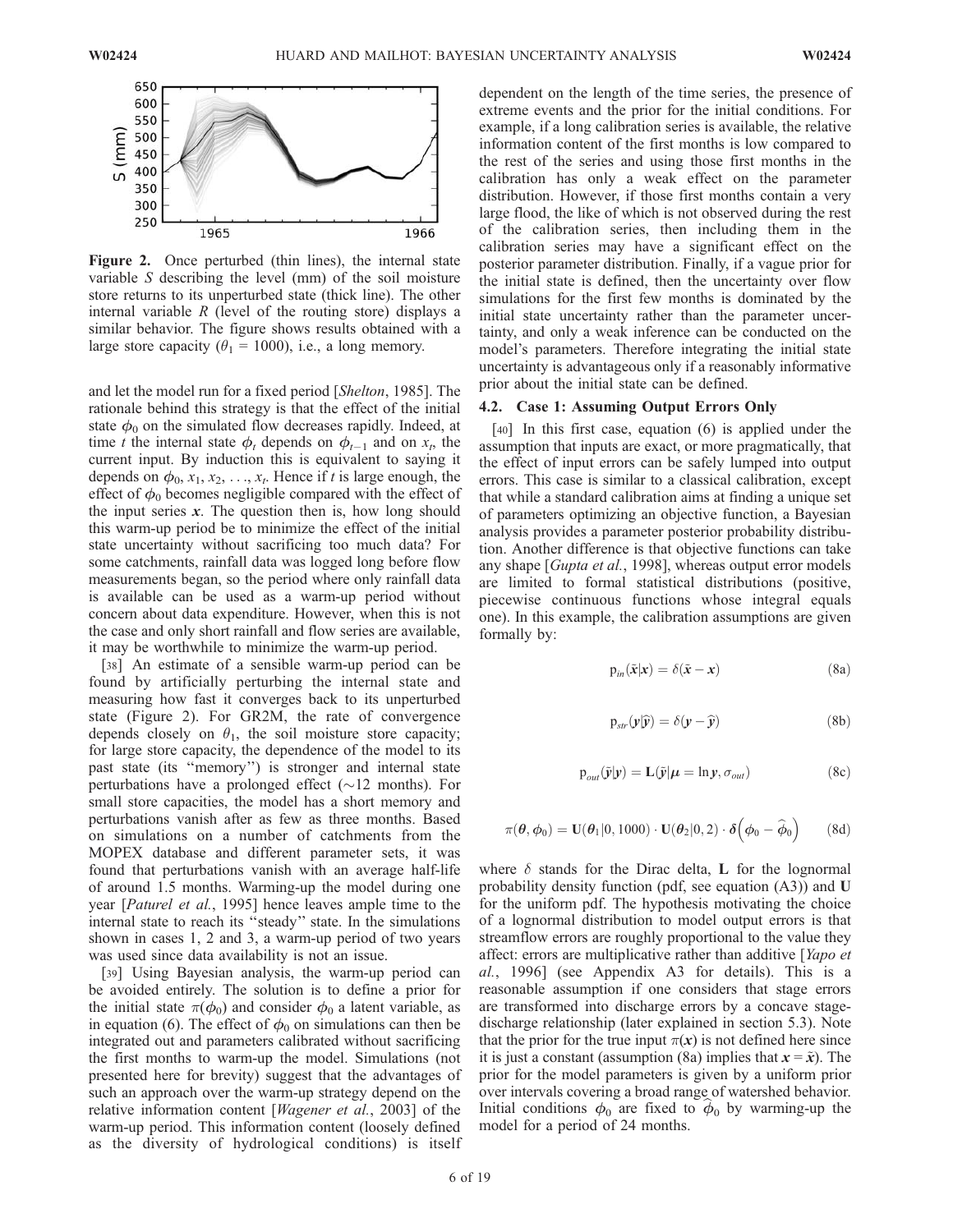

Figure 3. Case 1. Result of a calibration of the Chunky River watershed performed assuming that only output errors are present. The lower graph shows rainfall observations. The middle graph shows the pdf (contour plot) of the flow simulated using the parameters sampled during calibration compared with flow observations (full line). The upper graph shows the pdf of simulated flow measurements, including both parameter uncertainty and an explicit output observation error. Although calibration is performed over 20 years of data, only a subset of five years is shown here to avoid cluttering the figure. The scales on the right indicate the value of the pdf.

[41] Plugging the error model assumptions  $(8a) - (8d)$  into equation (6) and using the properties of the Dirac delta function to solve the three integrals yields a posterior distribution with a simple expression:

$$
p(\boldsymbol{\theta}|\tilde{\mathbf{x}}, \tilde{\mathbf{y}}) \propto p_{out}(\tilde{\mathbf{y}}|\hat{\mathbf{y}})\pi(\boldsymbol{\theta}),
$$
\n(9)

where  $\hat{y} = \mathcal{M}(\theta, \tilde{x}, \phi_0)$  and  $\pi(\theta) = \mathbf{U}(\theta_1 | 0, 1000) \cdot \mathbf{U}(\theta_2 | 0,$ 2). With all integrals solved, equation (9) can be computed directly and there is no explicit need to use MCMC sampling. Nevertheless for the sake of the demonstration, 100000 values of  $\theta$  are drawn from the posterior distribution (9), half of which is discarded to remove transient samples. The shape parameter of the output error model is set to  $\sigma_{out}$  = .2 (corresponding roughly to a 20% error on flow), and the calibration data  $(\tilde{x}, \tilde{y})$  consists of 20 years of monthly rainfall, PE and flow from the Chunky River watershed (see Table 1).

[42] Figure 3 shows the results on a five years period. The lower plot shows the series of rainfall measurements from the MOPEX database. The middle plot shows the contoured probability density of the simulated flow along with the flow measurements from the MOPEX (full line). That is, the simulated flow  $\hat{y}^i$  is computed for each  $\theta^i$  sampled, and a contour plot is drawn from the simulated flow histogram. Note that the variability of the simulated flow does not capture at all the variability seen in the observed flow. At first sight, it would appear that the parameter uncertainty is insufficient to account for the flow uncertainty. Although specifying a vaguer output error model (setting  $\sigma_{out}$  to some higher value) would increase the parameter uncertainty, it is not the real issue here and is not advisable either [Refsgaard] et al., 2006]. Indeed, the difference in variability is mainly due to the fact that the plot compares two conceptually different variables: the measured flow  $\tilde{y}$  and the true flow  $y$ (equal in this case to the simulated flow  $\hat{y}$ ). To be meaningful, the plot must compare measured flow and simulated flow measurements. These simulated flow measurements  $(Y^{\prime})$  are computed by drawing random variates from the output error model  $\tilde{Y}^i \sim p_{out}(\tilde{Y}|\hat{y}^i)$  with  $\hat{y}^i$  computed for each  $\hat{\theta}^i$  sampled from the posterior (9). The upper graph of Figure 3 shows a contour plot of the probability density of simulated flow measurements compared with flow measurements (full line). It can be seen that the simulated measured flow captures better the variability of the observed flow series.

[43] This conceptual difference between model simulation and measurements has more profound implications than capturing the simulation variability. Indeed, depending on the output error model chosen, it may lead to apparent paradoxes. For instance, if the output error model assumes that flow measurements systematically underestimate the true value, the flow simulated from the calibrated parameters will systematically overestimate the flow measurements. Therefore a measure of calibration efficiency from a direct comparison of flow measure-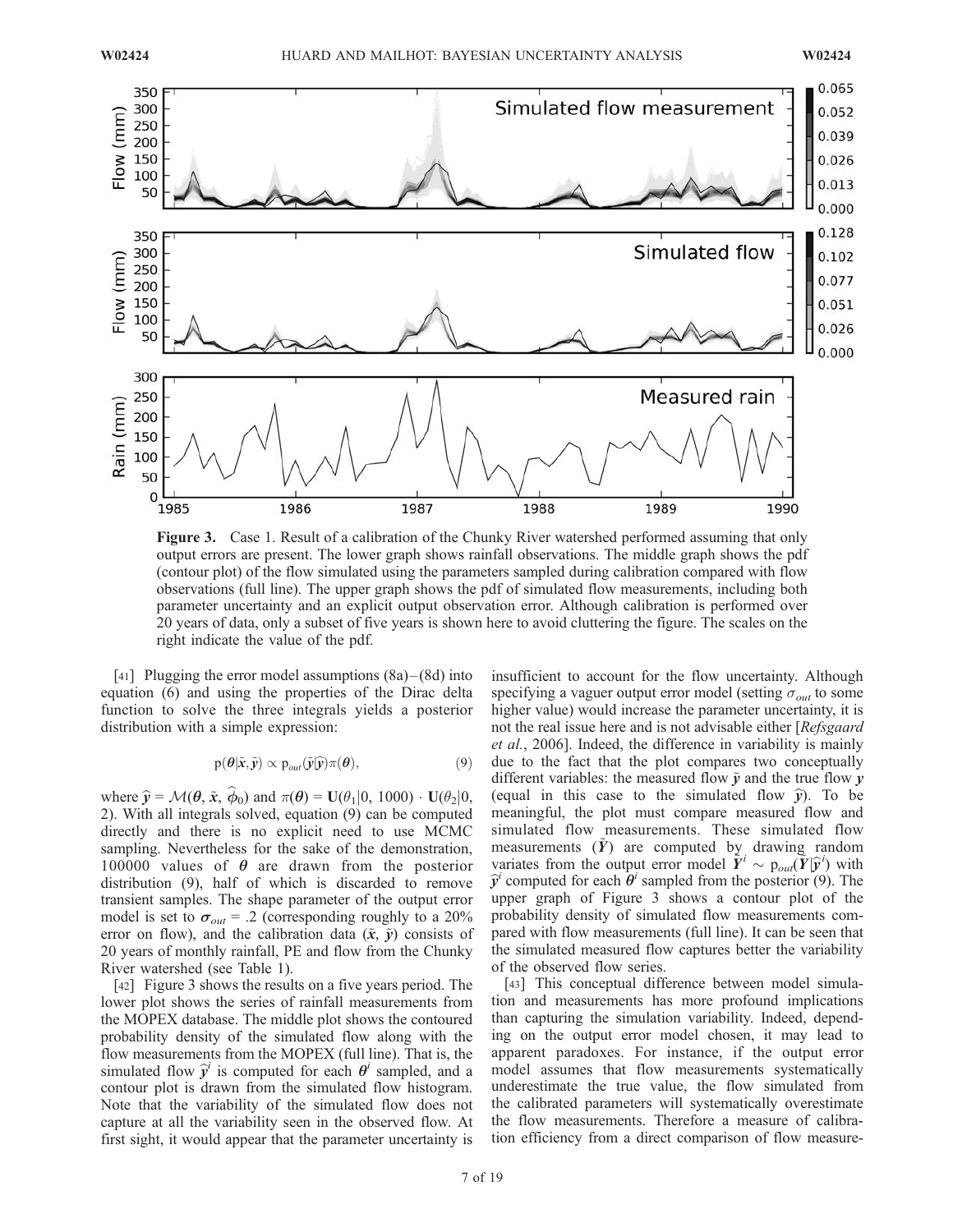

Figure 4. Case 2. Results of calibration of the Chunky River watershed under the assumption that only input errors are present. The lower graph shows a five years subset of the measured rainfall series (full line) used to calibrate the model, and a pdf (contour plot) of the sampled true rain. The upper graph shows the pdf of simulated rain measurements, including an explicit rain observation error. The scales on the right indicate the value of the pdf.

ments and flow simulations would be meaningless and misleading. This conceptual difference between simulations and measurements has already been noted in Kalman filtering theory [Burgers et al., 1998] and in the Bayesian recursive parameter calibration context [Thiemann et al., 2001].

### 4.3. Case 2: Assuming Input Errors

[44] The second case deals with the opposite situation, namely that outputs are assumed exact and precipitations uncertain. Although this is a rather peculiar situation, it illustrates some potential benefits and setbacks associated with taking input errors into account. Formally, the underlying hypotheses are given by:

$$
p_{in}(\tilde{x}|x) = L(\tilde{r}|\mu = \ln r, \sigma_{in} = .2) \delta(\tilde{e} - e)
$$
 (10a)

$$
\pi(\mathbf{x}) = \mathbf{W}(\mathbf{r}|\alpha, \kappa, \mu, \sigma) \tag{10b}
$$

$$
p_{out}(\tilde{y}|y) = \delta(\tilde{y} - y), \qquad (10c)
$$

where W stands for the exponentiated Weibull pdf (see equation (A5)). The parameters of the exponentiated Weibull distribution ( $\alpha$ ,  $\kappa$ ,  $\mu$ ,  $\sigma$ ) are estimated by fitting an historical rainfall series of 20 years, prior to the calibration period, from the same catchment the model is calibrated on. The exponentiated Weibull was chosen because it adequately captures the total monthly rainfall distribution over many catchments compared to other common semi-infinite distributions (see Appendix A4). The structural error model and the prior for the parameters and internal state are identical to those of case 1 (equations (8b) and (8d)).

[45] To solve this case using MCMC sampling, the Dirac delta of the output error model is approximated by a lognormal distribution with a small shape parameter, that

is, equation (8c) with  $\sigma_{out} \approx 0$ . The integral over x must be performed in this case by Metropolis sampling of the following posterior

$$
p(\boldsymbol{\theta}, \mathbf{x} | \tilde{\mathbf{x}}, \tilde{\mathbf{y}}) \propto p_{out}(\tilde{\mathbf{y}} | \hat{\mathbf{y}}) p_{in}(\tilde{\mathbf{x}} | \mathbf{x}) \pi(\mathbf{x}) \pi(\boldsymbol{\theta}). \tag{11}
$$

[46] The sampler now explores a space formed by the two model parameters  $\theta$  and the 20  $\cdot$  12 = 240 true input values x. However, as the shape parameter  $\sigma_{out}$  approaches zero, it becomes increasingly difficult to explore the  $x$ -space because the values with a non-zero probability lie in a vanishingly small 240-dimensional volume, making random jumps very unlikely to be accepted by the Metropolis algorithm. With  $\sigma_{out} = .02, 3.0 \cdot 10^{7}$  samples had to be generated to obtain an approximately stable parameter distribution. That is, a change in the burn-in period has no effect on the mean of the distribution, but still has a small influence on its shape, even after ten million iterations. Ideally, after a given number of iterations, the shape of the distribution should show no dependence to the burn-in length.

[47] The calibration results are presented in Figure 4. The lower graph shows the probability density function (pdf) of the inferred true rainfall, while the upper graph shows the pdf of the simulated measured rain: true rain corrupted by random measurement errors drawn from the input error model. The simulated flow is not shown since it is, by definition, identical to the observed flow.

[48] There are two observations that deserve to be highlighted. First, by assuming the measured flow is exact, the true rain  $x$  is constrained to values that reproduce exactly the measured output. In other words, equation (11) infers the value of the true rain, based on the knowledge of the measured flow. Although this may seem artificial, some interesting observations can be derived from such an analysis. Indeed, in a case not shown here, a clear annual trend in the ratio true rain/measured rain was noted; during the summer months, the true rain systematically under-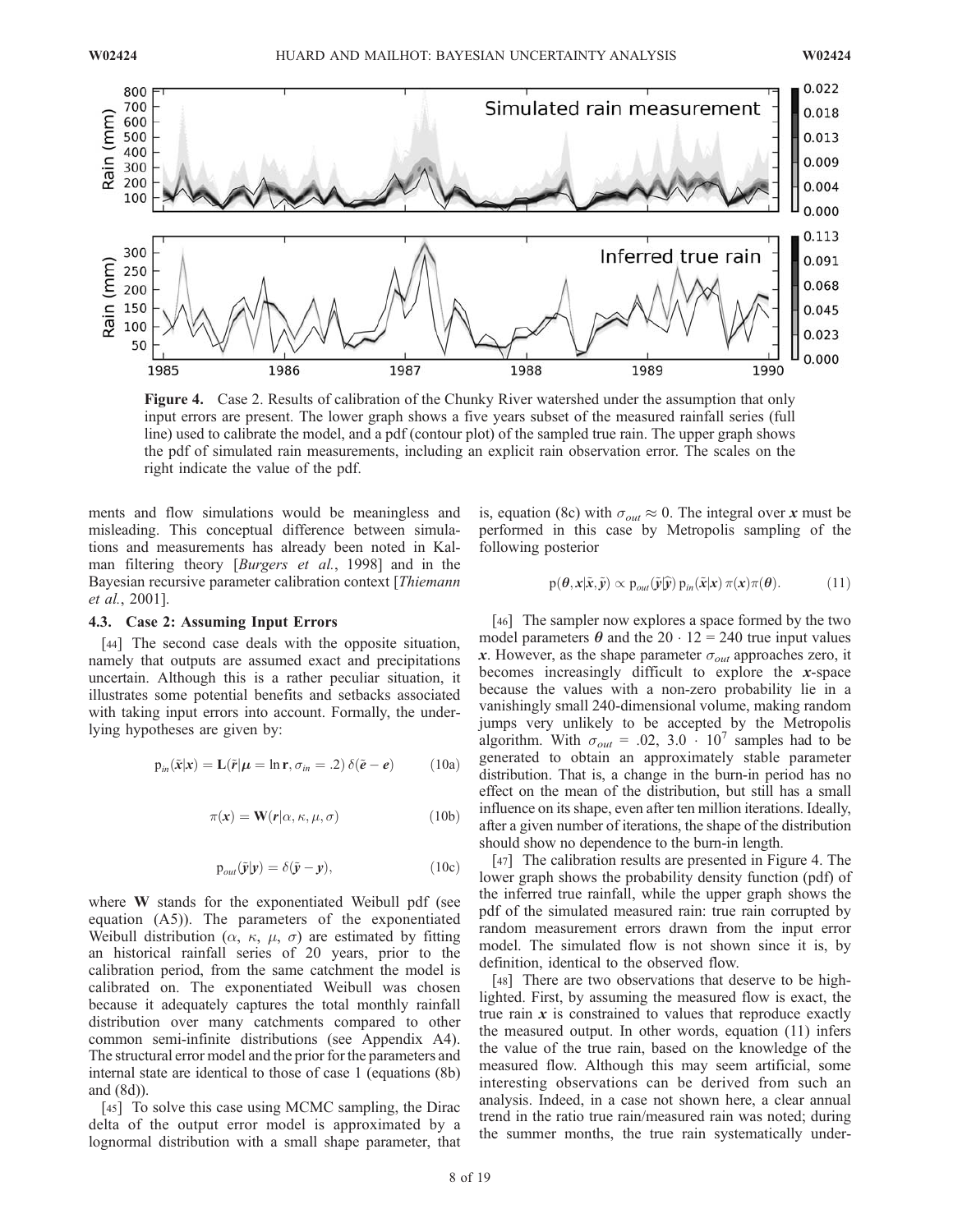

Figure 5. Case 3. Results from a calibration of the Chunky River watershed accounting for input, output and structural errors. The lower plot shows the pdf of simulated rain measurements (contour plot), compared with rainfall observations (full line), and the upper plot the pdf simulated flow measurement probability density (contour plot) compared with the observed flow series (full line). The scales on the right indicates the value of the pdf.

estimated the measured rain, suggesting that there was too much water input. Also, indeed, increasing the summer PE in those cases improved the overall model efficiency.

[49] The second observation is related to the assessment of model efficiency, often measured in hydrology by the Nash-Sutcliffe Efficiency criterion (NSE) (although Schaefli and Gupta [2007] point out that NSE does not provide a reliable basis for comparing results of different case studies). In this particular case, there is no difference between simulated and measured flow, and the NSE reaches, by design, its maximum value, 100%. Obviously, any efficiency measure based on the concordance of measured and simulated output will yield exceedingly good, yet meaningless results. In this particular case, the efficiency of the model should rather be measured by the concordance between measured inputs and simulated inputs (or rather simulated *input measurements*) since this really is the quantity ''predicted'' by the model.

### 4.4. Case 3: Lumping Output and Structural Errors

[50] The last few years have seen an increasing number of strategies designed to account for structural errors in calibration or prediction [Refsgaard et al., 2006], taking advantage of Bayesian model averaging [Ajami et al., 2007], ensembles simulations [Vrugt et al., 2005] or Gaussian processes [Kennedy and O'Hagan, 2001]. These methods capture the uncertainty related to the model either by running a number of different models (model averaging and ensemble simulations), or by describing the model error by a mixture of functions (Gaussian processes). The proposed framework is not a replacement for those methods, but rather a way to include formally a probabilistic description of structural errors into the calibration and prediction process.

[51] Indeed, the common practice in hydrological modeling is to define an objective function which relates simulated values to observed ones, and assumes that uncertainties on input data are negligible. This objective function,

even if it is not clearly stated, lumps together output and structural errors. This embedding of the structural error model into a ''simple'' objective function can lead to inconsistent results (e.g., residuals do not comply with the assumed output distribution). In this example, a structural error model is formally lumped with an output error model, yielding a response error model to be incorporated to the calibration process. Input errors are considered as well and the parameters posterior distribution is estimated.

[52] Given output and structural error models, a response error model  $p_{res}$  lumping both output and structural errors can be defined simply as

$$
p_{res}(\tilde{y}|\tilde{y}) \equiv \int p_{out}(\tilde{y}|y) p_{str}(y|\tilde{y}) dy.
$$
 (12)

[53] In some cases, this integral can be solved analytically, greatly reducing the numerical cost of sampling over the true output variables. Indeed, replacing the integration over  $\nu$  in the right hand side of equation (6) by equality (12) yields

$$
p(\boldsymbol{\theta}|\tilde{\mathbf{x}}, \tilde{\mathbf{y}}) \propto \int p_{in}(\tilde{\mathbf{x}}|\mathbf{x}) p_{res}(\tilde{\mathbf{y}}|\hat{\mathbf{y}}) \pi(\mathbf{x}) dx \cdot \pi(\boldsymbol{\theta}), \qquad (13)
$$

which can be solved by sampling only the parameters  $\theta$  and true input values  $x$  from

$$
p(\boldsymbol{\theta}, \boldsymbol{x} | \tilde{\boldsymbol{x}}, \tilde{\boldsymbol{y}}) \propto p_{in}(\tilde{\boldsymbol{x}} | \boldsymbol{x}) p_{res}(\tilde{\boldsymbol{y}} | \hat{\boldsymbol{y}}) \pi(\boldsymbol{x}) \pi(\boldsymbol{\theta})
$$
(14)

and marginalizing over  $x$ .

[54] As an example, this third case assumes that both  $p_{out}$  and  $p_{str}$  are expressed in terms of the lognormal distributions:

$$
p_{out}(\tilde{y}|y) = \mathbf{L}(\tilde{y}|\ln y, \sigma_{out})
$$
\n(15a)

$$
p_{str}(\mathbf{y}|\widehat{\mathbf{y}}) = \mathbf{L}(\mathbf{y}|\ln \widehat{\mathbf{y}}, \sigma_{str}).
$$
 (15b)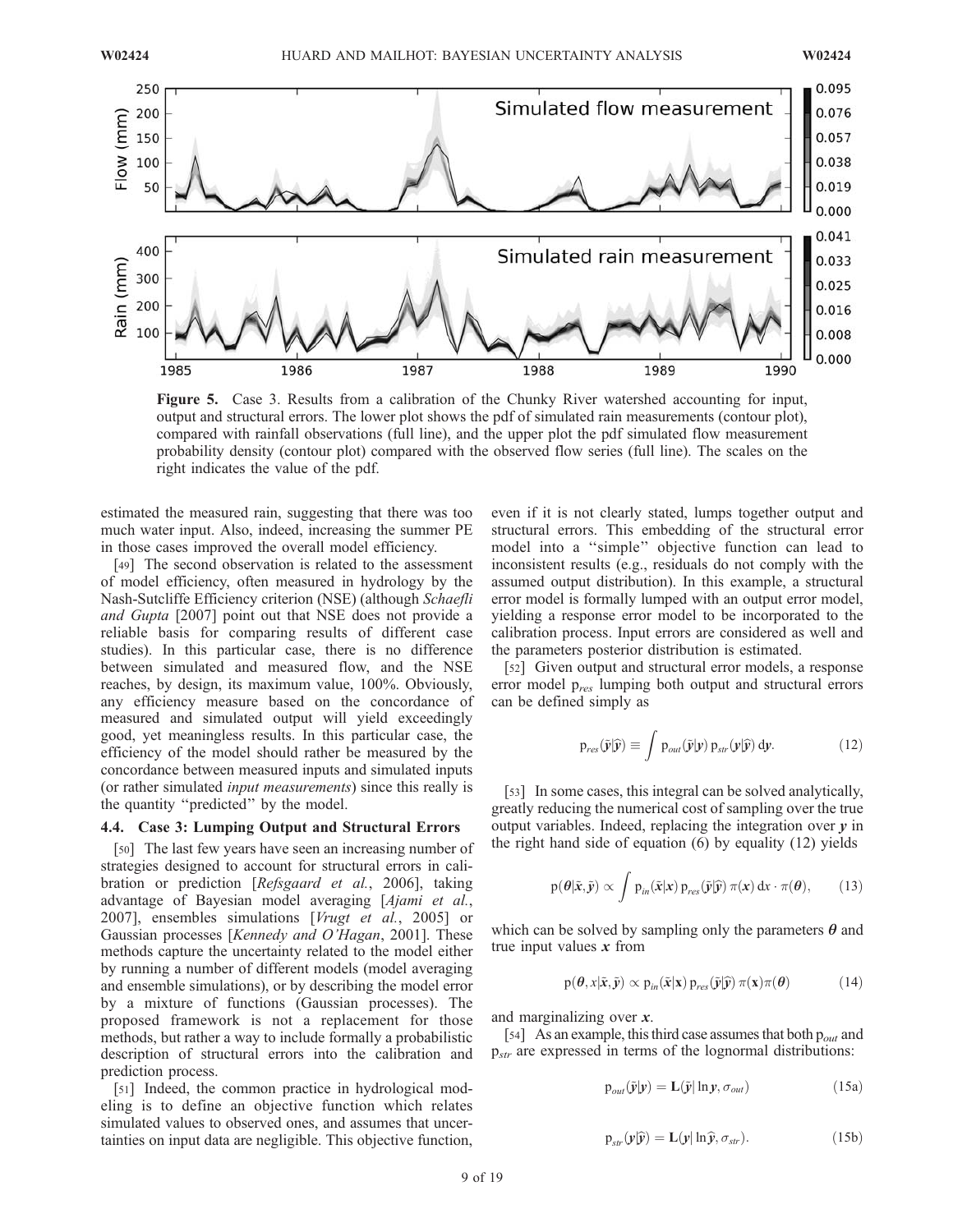

Figure 6. Validation of the model calibrated in case 3. The lower graph shows the pdf of the simulated measured rain  $X_+$  (contour plot) along with the observed rainfall (full line). The upper graph shows the pdf of the simulated measured flow  $\hat{Y}_+$  (contour plot) compared with the observed flow series (full line) for the validation period. The scales on the right indicate the value of the pdf.

[55] The lognormal distribution is chosen both for its simplicity and because it is heteroscedastic, a typical feature for hydrologic model residuals [Xu, 2001; Yapo et al., 1996]. Inserting (15a), (15b) into (12) and performing the integration yields

$$
p_{res}(\tilde{\mathbf{y}}|\hat{\mathbf{y}}) = \mathbf{L} \left( \tilde{\mathbf{y}} \vert \ln \hat{\mathbf{y}}, \sqrt{\sigma_{str}^2 + \sigma_{out}^2} \right), \tag{16}
$$

a lognormal distribution lumping both output and structural errors. Again, the integration of the output and structural error models is by no means mandatory, and is done here out of optimization considerations. Given ample computing resources, the analytical integrability of the output and structural error models is not an issue.

[56] Using the response error model (16) with  $\sigma_{out} = .05$ and  $\sigma_{str} = .1$ , the input error model (10a) with  $\sigma_{in} = .1$  and priors (10b), (8d), 1.0  $\cdot$  10<sup>6</sup> samples ( $\theta$ , x) are drawn from equation (14) using MCMC sampling and the first half is discarded. The lower graph of Figure 5 shows the simulated rain measurement probability density and the upper graph the simulated flow measurement probability density. Although this example has no pretense to realism, the overall calibration results appear satisfying, both for the inferred rain and flow. One thing deserving improvement though is the uncertainty over high flows, apparently overestimated by the response error model.

[57] This example shows that from a conceptual point of view, taking structural uncertainty into account is relatively simple: define a structural error model and integrate, analytically or numerically, over the true output series y. However, as Bayesians know too well, specifying a prior or an error model is not difficult, but specifying a good one is. The situation is further complicated since the proposed definition of structural errors  $(y - \hat{y})$  combines two types of structural errors: model inadequacies and the inherent stochasticity of the process (due to explaining variables not taken into account). Theoretically, with a long ''error free'' data set, it would possible to identify both types of structural errors, rectify the model to remove the inadequacies and describe probabilistically the remaining randomness of the process. Without such a perfect data set however, the expertise of hydrologists seems the best way to define sensible structural error models.

[58] To validate the model and error models, the procedure detailed in section 2.4 is applied and the results shown in Figure 6. Although the error models are rather crude, the resulting uncertainty for the flow (contour plot) appears consistent with the flow observations (full line).

# 4.5. Impact of Error Models on Posterior Parameter Distribution

[59] Values of calibrated parameters and their associated uncertainties are conditioned by the choice of the errors models. To illustrate this, the parameters calibrated from the three cases discussed above (with identical calibration data sets) are shown in Figure 7. The sensitivity of parameters on error model assumptions can be explained by noting that



Figure 7. Parameter distributions sampled in the three cases presented. Parameter  $\theta_1$  describes the capacity (mm) of the soil accounting store and  $\theta_2$  the water exchange coefficient. As  $\theta_2$  decreases, more water is lost to neighboring catchments. The NSE parameter is computed by optimizing the NSE criteria computed over the square root transformed flow.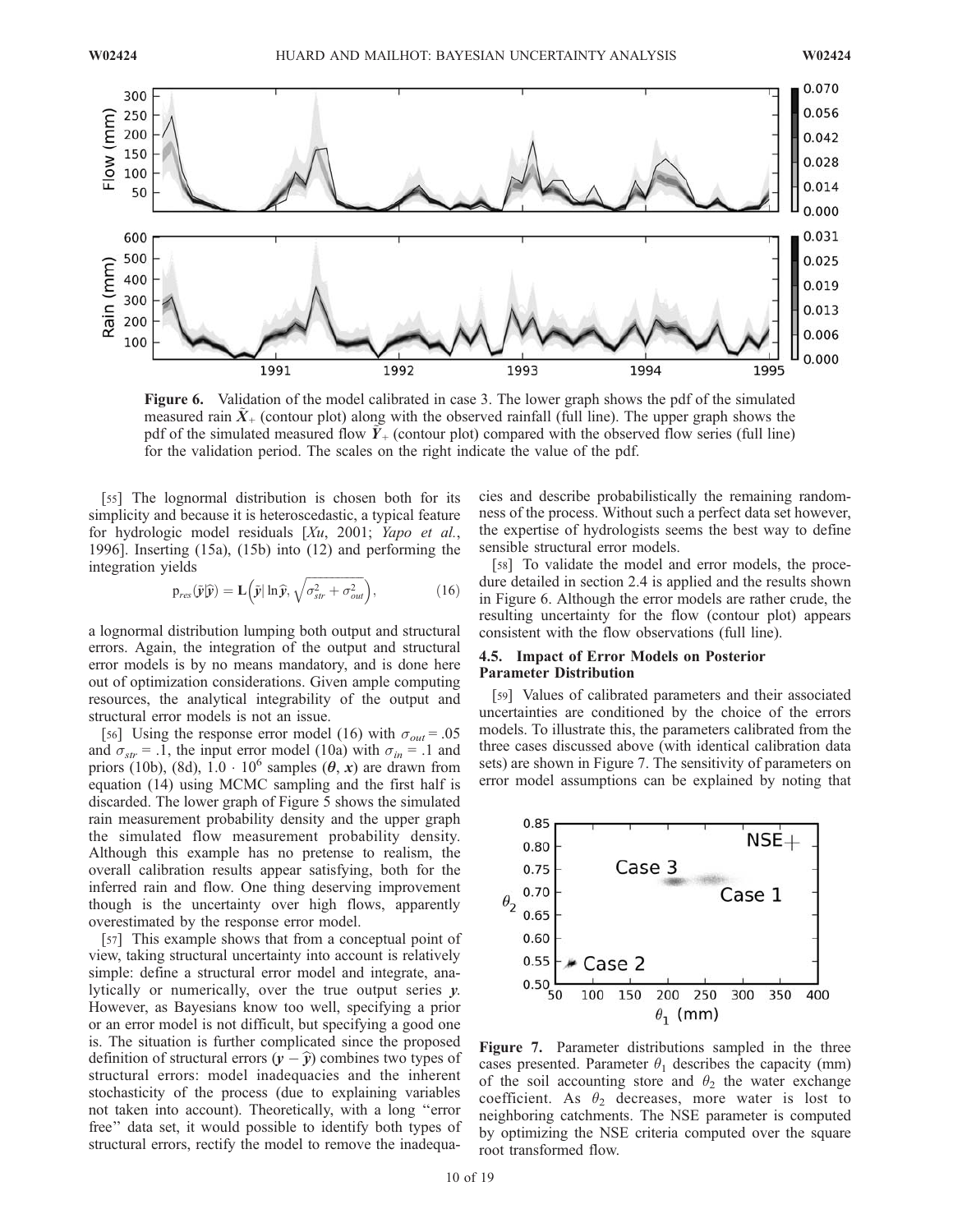parameters are estimated through the inferred true input and output values, which depend directly on the error models. In other words, the parameter distribution is inseparable from the choice of error models, and calibration results can only be understood by looking at the entire set of assumptions.

[60] A feature of Figure 7 deserving to be highlighted is that lumping all sources of errors on the output (Case 1) yields a larger value for  $\theta_1$  (the moisture store capacity) than when input errors are accounted for (Case 2 and 3). By increasing this parameter, the model reduces the potential for excess rainfall and, at the same time, the flow variability. In other words, calibration selects parameters that enhance the low-pass filter behavior of the model and reduce its sensitivity to input error.

[61] Finally, readers may wonder about the significant difference between the parameters estimated with NSE and those obtained from case 1, since both methods assume that only the outputs are corrupted. The authors explanation for this difference is that it is largely due to the difference in heteroscedasticity assumed by the two methods. Generally speaking, a heteroscedastic error model tolerates large errors on large flows and estimates parameters that simulate well the low flows. On the other side, a homoscedastic error model considers all errors equal and estimates parameters that somehow capture the average behavior. For GR2M, this average behavior is obtained by a higher exchange coefficient  $\theta_2$  (less water is lost to neighboring catchments, increasing the base flow) and a higher soil moisture capacity  $\theta_1$ , reducing the model's sensitivity to rainfall. In Figure 7, the NSE parameters are estimated by maximizing the NSE criterion computed on the flows square root [Xu and Vandewiele, 1994], which is akin to a heteroscedasticity assumption [Sorooshian and Dracup, 1980]. However, this square root heteroscedasticity is weaker than the lognormal heteroscedasticity assumed by the output error model (Case 1), explaining why the NSE parameters are shifted to the upper right. If the parameters are estimated again by an NSE criterion computed this time directly on the flows (homoscedasticity assumption), one obtains an even greater shift with  $\hat{\theta} = (453, 0.88)$ . This artificial favoritism of a low-pass filter behavior may have serious impacts if the model is used in a predictive mode as it can lead to underestimation of peak flows, as well as the associated uncertainties on these estimates.

[62] One may suggest that shifts in parameters could possibly be traced back to distinct model failures. For instance, the large difference in the soil moisture capacity could be explained by the lack of an interception process in the model [Savenije, 2004] or an incorrect direct runoff parameterization. Although the compensation mechanisms of parameters for un- or mis-accounted sources of errors are interesting in their own right, it is not clear at this point whether such shifts can provide more than cursory evidence to identify structural inadequacies. Moreover, for hydrological models counting dozens of parameters, such an analysis would lose much of its intuitiveness.

### 5. Case Study

[63] The objective of this section is to demonstrate the use of the Bayesian uncertainty framework under more realistic calibration assumptions. For each source of error, hypotheses are formulated in probabilistic terms and error models constructed on the basis of these hypotheses. Although the GR2M model may be too rudimentary for this application to be really realistic, it shows what can be done in terms of error models, and serves as a test case before tackling more complex daily models. In the following sections, error models and priors are defined and the simulation setup is presented. Results are then discussed, along with the necessary modifications for an extension to daily models.

# 5.1. Rainfall Error Model

[64] The rainfall error model is inspired by Weerts and El Serafy [2006] who describe hourly rainfall errors by a normal distribution with a variance  $\sigma_{\delta r}^2$  that has both a proportional component (15%) and fixed one (.2 mm):

$$
\sigma_{\delta r}=0.15r+0.2 \text{ mm},
$$

where  $r$  stands for rainfall (mm). The fixed component is due to the finite resolution of rain gauges (for example the volume of the tipping bucket). For this application, the fixed component is set at .254 mm (.01 in), the default volume for tipping bucket gauges [Habib et al., 2001]. It is assumed that this error affects hourly measurements, so that once scaled to monthly values, the standard variation due to the finite monthly values, the standard variation due to the finite resolution of the gauge is estimated by  $\sqrt{30 \cdot 24} \cdot .254$  mm  $\approx$  7 mm. The proportional component roughly represents commensurability (aerial representativity) errors and measurements errors such as evaporation and wetting losses as well as wind-induced undercatch. Once aggregated to monthly values, the proportional component reduces to about 7% (see Appendix B). Since these measurement errors cause an underestimation of the true rainfall, the rainfall input error model is assumed to be also biased by around 7% [Metcalfe et al., 1997]; that is, it is assumed that rainfall measurements are on average 93% of the true rainfall.

[65] One should note that the smallest error standard deviation (7 mm) is of the order of the smallest monthly precipitation. Hence there is a normalization issue due to the fact that for small rainfalls, the normal distribution assigns non zero probability to negative rainfall. To deal with this problem, a truncated normal distribution  $N_T$  (see equation (A1)) is used instead of a standard normal distribution. Formally, the input error model is defined as:

$$
\mathbf{p}_{in}(\tilde{\mathbf{r}}|\mathbf{r}) = \mathbf{N}_T(\tilde{\mathbf{r}}|\text{-}93\mathbf{r},\text{-}07\mathbf{r}+7\text{ mm},0,\infty). \tag{17}
$$

### 5.2. PE Error Model

[66] The error model for PE is based primarily on the assumption that white noise error on PE have only a weak influence on model performance [*Paturel et al.*, 1995]. It is also based on the authors observation that PE computations performed with the McGuinness-Bordne model [McGuinness and Bordne, 1972] yields values similar within a multiplicative factor to MOPEX PE series (results not shown here for the sake of brevity). In other words, the relevant uncertainty seems to be related mostly to intrannual rather than interannual variability. Therefore it is assumed here that the true PE  $(e)$  is obtained by multiplying the MOPEX PE series ( $\tilde{e}$ ) by a unique multiplier ( $\epsilon$ ):  $e = \epsilon \tilde{e}$ , thus rescaling the PE series. This hypothesis enormously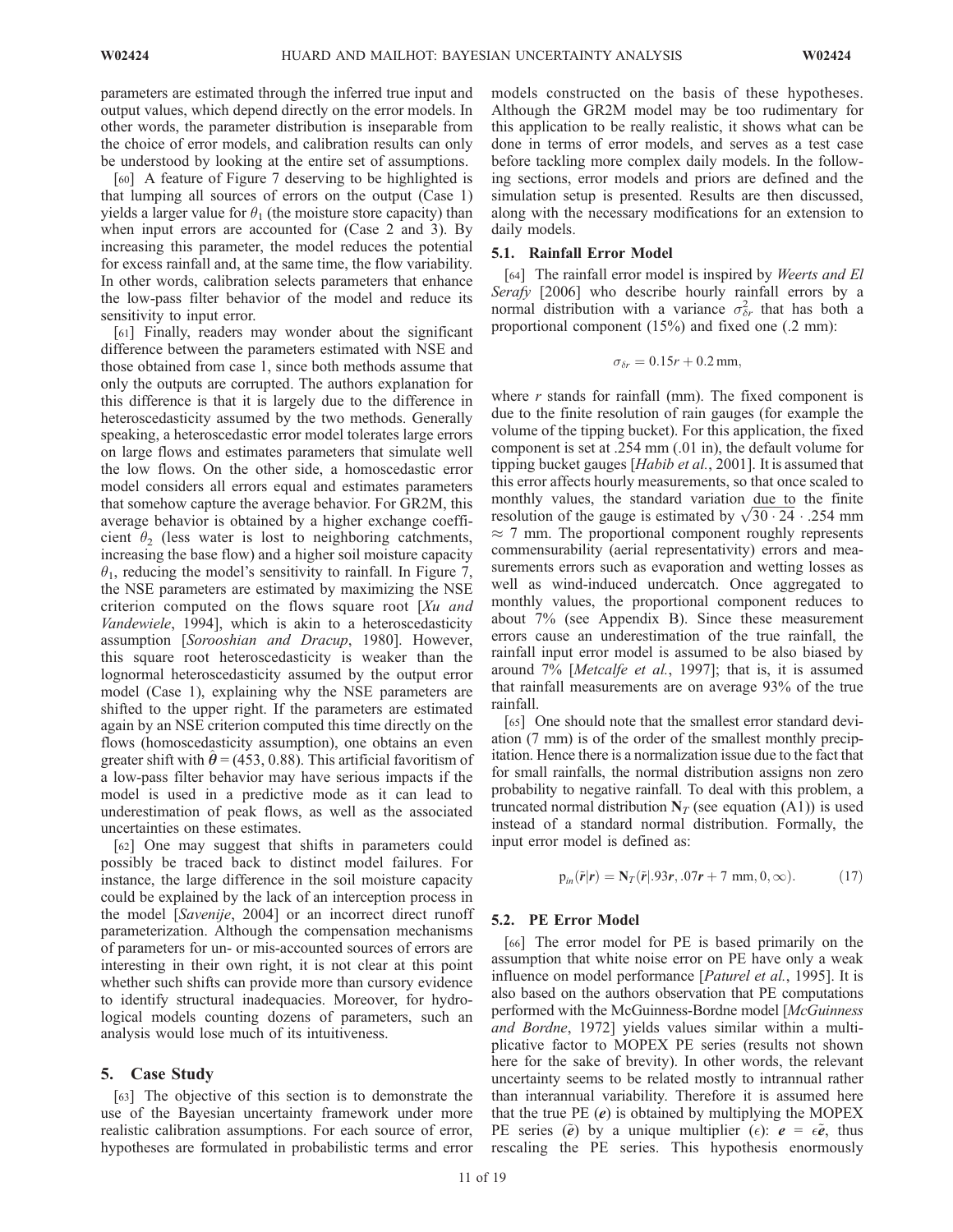

Figure 8. Daily output (discharge) error model for the Chunky River watershed. Dots indicate stage-discharge measurements taken by the USGS since 1938. The black line is a piecewise polynomial fit of the stage-discharge relation. The light gray area indicates the span of the first standard deviation (68% confidence) of the discharge error model and the darker gray the second deviation (95% confidence) for daily measurements. The rectangle in the lower-left corner shows the boundaries of the close-up view at the right.

simplifies computations as it replaces an integration over  $N$ true PE values by an integration over only one multiplier  $\epsilon$ . Since the multiplier along with measured PE completely determine the conceptual true PE, there is no need for a genuine PE error model. However, a prior for the multiplier still has to be defined:

$$
\pi(\epsilon) = \mathbf{L}(\epsilon|0, .5). \tag{18}
$$

[67] The lognormal is chosen because it is the most general hypothesis in terms of entropy (see Appendix A3) that can be made for a positive variable of fixed mean and variance. The hyperparameters are set such that the multiplicative factor has a median of 1 and a standard variation of about .5.

### 5.3. Output Error Model

[68] The output error model describes the probability of an error on the flow knowing the conceptual true flow. Flows  $\tilde{y}$  are commonly obtained from stage measurements h and a rating curve (stage-discharge) relationship  $\tilde{y} = f(h)$ , defined from previous simultaneous stage and discharge measurements. The analysis of discharge errors has received substantial attention [Shiklomanov et al., 2006; Schmidt, 2002; Pelletier, 1988; Herschy, 1985; Dymond and Christian, 1982] and multiple methods have been proposed to define the nature and structure of discharge errors. In the following, a simplified approach is chosen in order to reduce the complexity of the output error model.

[69] Discharge errors originate from many different sources: stage measurement errors, single discharge measurements, rating curve sampling errors (a limited amount of data is available to fit the curve) and the effect of explaining variables other than stage (river slope, bed roughness, presence of ice, vegetation growth, etc). Although it is possible to describe different source of errors independently [Dymond and Christian, 1982], it requires a considerable amount of information about single discharge measurements

(number and type of velocity vertical profiles, apparatus, etc) and may be too complex in the case of aggregated monthly discharges. To reduce the complexity of the error model, it is assumed that all sources of errors can be lumped into a single term: a stage measurement error  $\delta_h$ . Stage errors can then be converted into discharge errors,  $\delta_y \approx f' \delta_h$ , where  $f(h)$  is the function relating stage h to discharge y. Visually, this error structure seems to capture the variability of stage-discharge measurements (see Figure 8).

[70] The rating curve  $f$  is defined using stage-discharge data, courtesy of the USGS (waterdata.usgs.gov/nwis). Following the suggestion of Fenton and Keller [2001], it is fitted by a polynomial computed over the square root of the flow. In many instance, a single curve does not capture reliably the behavior over the entire range, so piecewise polynomials are used. In the particular case of the Chunky river shown in Figure 8, two piecewise polynomials of order 3 were used:

$$
y = f(h) \equiv \begin{cases} \sum_{i=0}^{3} a_i \sqrt{h^i} \ h \le h_k \\ \sum_{i=0}^{3} b_i \sqrt{h^i} \ h > h_k \end{cases}
$$
 (19)

where  $h_k$  is the position of the kink separating both polynomials.

[71] Formally, the output error model is based on the assumption that daily discharge errors are normally distributed with a variance dependent on stage:

$$
\sigma_{y_d} = (10 \text{ mm} + .02h) f'(h). \tag{20}
$$

[72] Although the numerical parameters of 10 mm and 2% were chosen empirically to capture the variability observed in the data (see Figure 8), they agree reasonably well with physically realistic values. Indeed, the accuracy of a stage mesurement has been estimated at 9 mm [Schmidt] and Garcia, 2003] (although it is more commonly estimated at 3 mm [Hirsch and Costa, 2004]). The accuracy of single discharges is known to vary between 5% and 10% [Hirsch and Costa, 2004], which correspond in the case of the Chunky river to stage accuracies between 1.2% and 2.4%.

[73] To link the daily discharge error model with GR2M monthly flows, the total monthly discharge is converted into an average daily discharge. Assuming that daily errors can be approximated by a first-order autoregressive process with a fixed variance  $\sigma_{yd}^2$  and correlation between successive measurement given by  $\phi$ , then the variance of the mean over n samples is given by

$$
\sigma_{y}^{2} = \frac{\sigma_{y_d}^{2}}{n} \frac{1 + \phi}{1 - \phi} \left( 1 - \frac{2\phi(1 - \phi^{n})}{n(1 - \phi^{2})} \right). \tag{21}
$$

[74] Setting  $n = 30$  and  $\phi = .8$  in equation (21) yields a standard variation of  $\sigma_y \approx 0.5 \sigma_{y_d}$  for the monthly average daily streamflow error, with  $\sigma_{y_d}$  given by equation (20). Note that since the daily variance  $\sigma_{y_d}$  is not constant but depends on the stage  $h$ , equation (21) constitutes an approximation. However, the intramonthly variability of the stage is sufficiently low for this approximation to hold (see Appendix B). The value of  $\phi = .8$  is chosen to reflect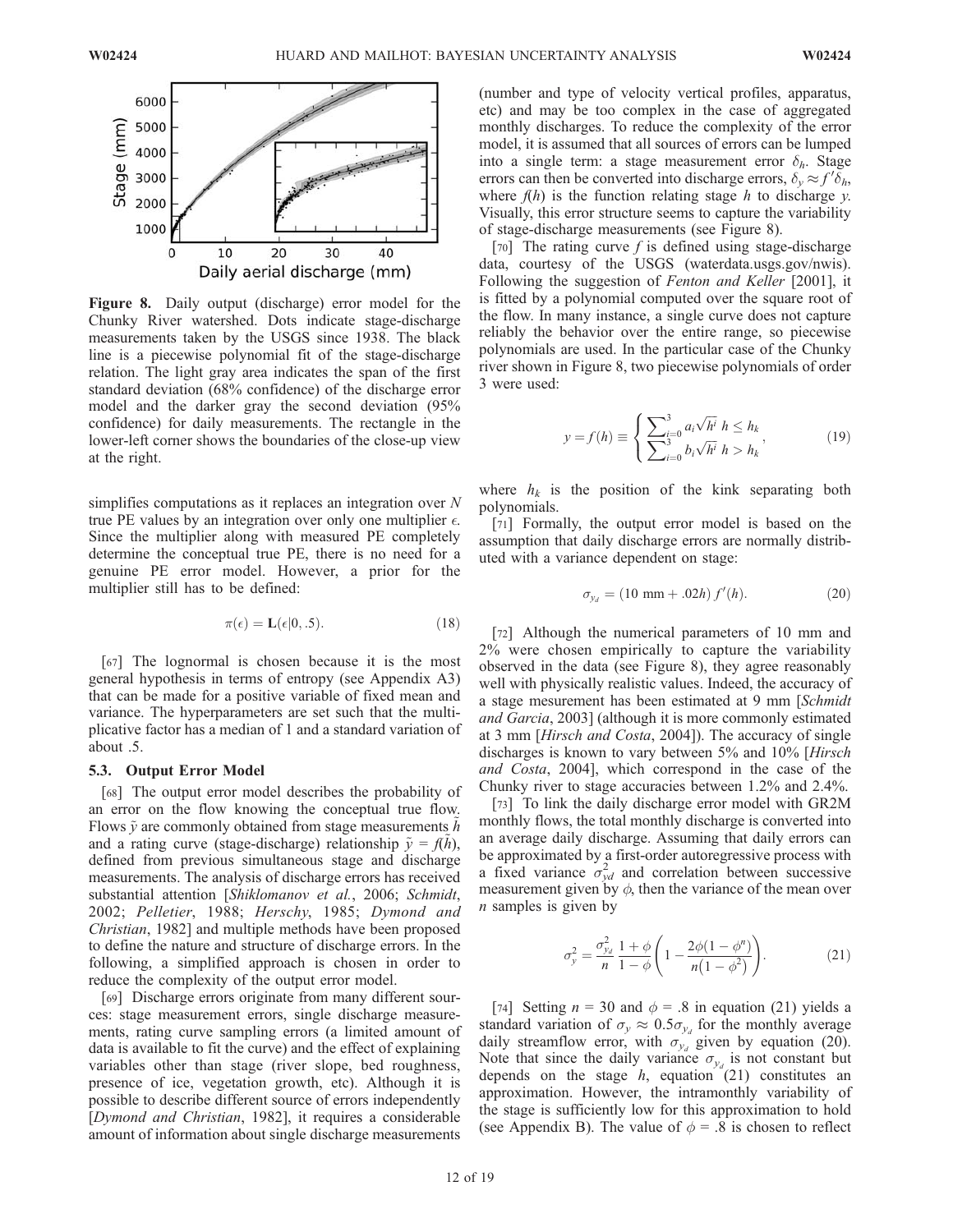the belief that daily streamflow errors are moderately correlated over a span of about one week.

[75] Summing up, the output error model is defined by a normal distribution centered on the true discharge with a variance depending on the stage associated to the mean daily discharge and the derivative of the rating curve at that point:

$$
\sigma_y = (5 \text{ mm} + .01h) f'(h). \tag{22}
$$

### 5.4. Structural Error Model

[76] Model residuals are often found to be heteroscedastic, auto-correlated and non-normal [Yang et al., 2007; Xu, 2001]. Although it is custom to use Box Cox or similar transformations to stabilize the variance and reduce heteroscedasticity, using transformed variables may have undesirable consequences on model calibration [Schaefli et al., 2007]. Hence we follow Beven and Freer [2001] suggestion that residuals could be described by multiplicative autoregressive process and define the structural error model by a multivariate lognormal distribution, with covariance matrix  $\Sigma$  chosen to reproduce an autoregressive process of order one [Sorooshian and Dracup, 1980]. The log likelihood of such a distribution is given

$$
L(\mathbf{y}|\boldsymbol{\mu}=\widehat{\mathbf{y}},\rho=.6,\sigma=.15 \text{ mm})
$$

with  $L$  defined by equation  $(A4)$  in Appendix  $(A3)$ . The hyperparameters of the structural error model correspond roughly to a relative error of 15% and a moderate autocorrelation (for daily models, the auto-correlation is sometimes found to be around .9 [Høbye and Rosbjerg, 1999]).

#### 5.5. Priors

[77] The prior for the initial conditions is defined by fitting a bivariate normal distribution (see equation (A2)) to a series of ''historical'' internal states. This series of internal state is computed by running GR2M over 20 years of data prior to the calibration period using different sets of parameters. These parameter sets are chosen randomly around the classical estimate (minimizing NSE on the square root of discharges). The mean  $\mu_{\phi}$  and covariance matrix  $\Sigma_{\phi}$  of the internal variables series are then computed and used as hyperparameters for the bivariate normal, thus defining the prior for the initial model state:

$$
\pi(\phi_0) = \mathbf{N}(\phi_0 | \boldsymbol{\mu}_{\phi}, \boldsymbol{\Sigma}_{\phi}). \tag{23}
$$

[78] The prior for the parameter is chosen to be a uniform distribution and is defined by

$$
\pi(\boldsymbol{\theta}) = \mathbf{U}(\theta_1|0, 1000) \cdot \mathbf{U}(\theta_2|0, 2). \tag{24}
$$

[79] One reason for this choice is simplicity; with 20 years of calibration data, the prior for the parameter is not expected to play a significant role. The other motivation for a uniform distribution is to enable a fair comparison between the SLS and the Bayesian results.

[80] The prior for the true rainfall  $\pi(r)$  is defined as in equation (10b), that is, by an exponentiated Weibull distribution whose parameters are estimated by maximizing the likelihood of an ''historical'' precipitation series spanning 20 years prior to the calibration period (see section 4.3). The importance of this prior must not be underestimated, as it plays an important role in the inference process [Huard and Mailhot, 2006]. One way to improve the accuracy of this prior could be to define seasonal priors, i.e., different prior for each season or month when strong climatic seasonalities are expected.

### 5.6. Simulation Setup

[81] The posterior distribution is now given by:

$$
p(\theta|\tilde{r}, \tilde{e}, \tilde{y}) = \iiint p(\theta, r, y, \epsilon, \phi_0 | \tilde{r}, \tilde{e}, \tilde{y}) dr dy d\epsilon d\phi_0
$$
  
= 
$$
\iiint p_{in}(\tilde{r}|r)p_{out}(\tilde{y}|y)p_{str}(y|\tilde{y})
$$
  

$$
\cdot \pi(\theta)\pi(\phi_0)\pi(r)\pi(\epsilon) dr dy d\epsilon d\phi_0
$$
 (25)

derived under hypotheses similar to those presented in section 2.2. The integrand on the right hand side of equation (25) is again sampled using Markov Chain Metropolis using  $2.0 \times 10^6$  iterations and discarding the first half. Validation is performed using the procedure described in section 2.4 with the same error models used in calibration.

### 5.7. Results and Analysis

[82] The results of the calibration and validation of the Chunky watershed are now presented. Figure 9 shows contour plots of the posterior pdf for simulated flow, true flow and simulated flow measurements, along with the inferred true rain and simulated rain measurements (the plots show the last five of the twenty years series used for calibration to avoid cluttering the graph). Note that while the true flow and simulated flow measurements are very similar, the distribution of the simulated rain measurements shows more dispersion than the pdf for the true rain. Also, the agreement between true flow and observed flow (full line) appears very good. Both observations are direct consequences of the fact that the error models assume small flow errors and large rainfall errors. As discussed in section 4.3, the true rainfall is strongly conditioned on the observed flow, and model performance should not be judged on the agreement between output observations and simulations.

[83] A clearer picture of the different errors is presented in Figure 10, showing the posterior pdf for the rainfall errors  $({\tilde{r}} - r)$ , structural errors  $(y - \hat{y})$  and output errors  $({\tilde{y}} - y)$ . As discussed earlier, the output errors are the smallest since the output error model assumes relatively small measurement errors. Rainfall errors are almost always negative, reflecting the assumption that rainfall measurements underestimate the true value. Structural errors, on the other hand, are mostly positive, a feature that is not imposed by the structural error model. One possible explanation could be the underestimation of overland flow by the model, reducing the amount of instant runoff during particularly rainy periods.

[84] This separation of errors into distinct components, especially the identification of structural errors, is expected to have useful applications both as a diagnostic tool to identify model deficiencies and as a measure of model performance. Indeed, model performance in calibration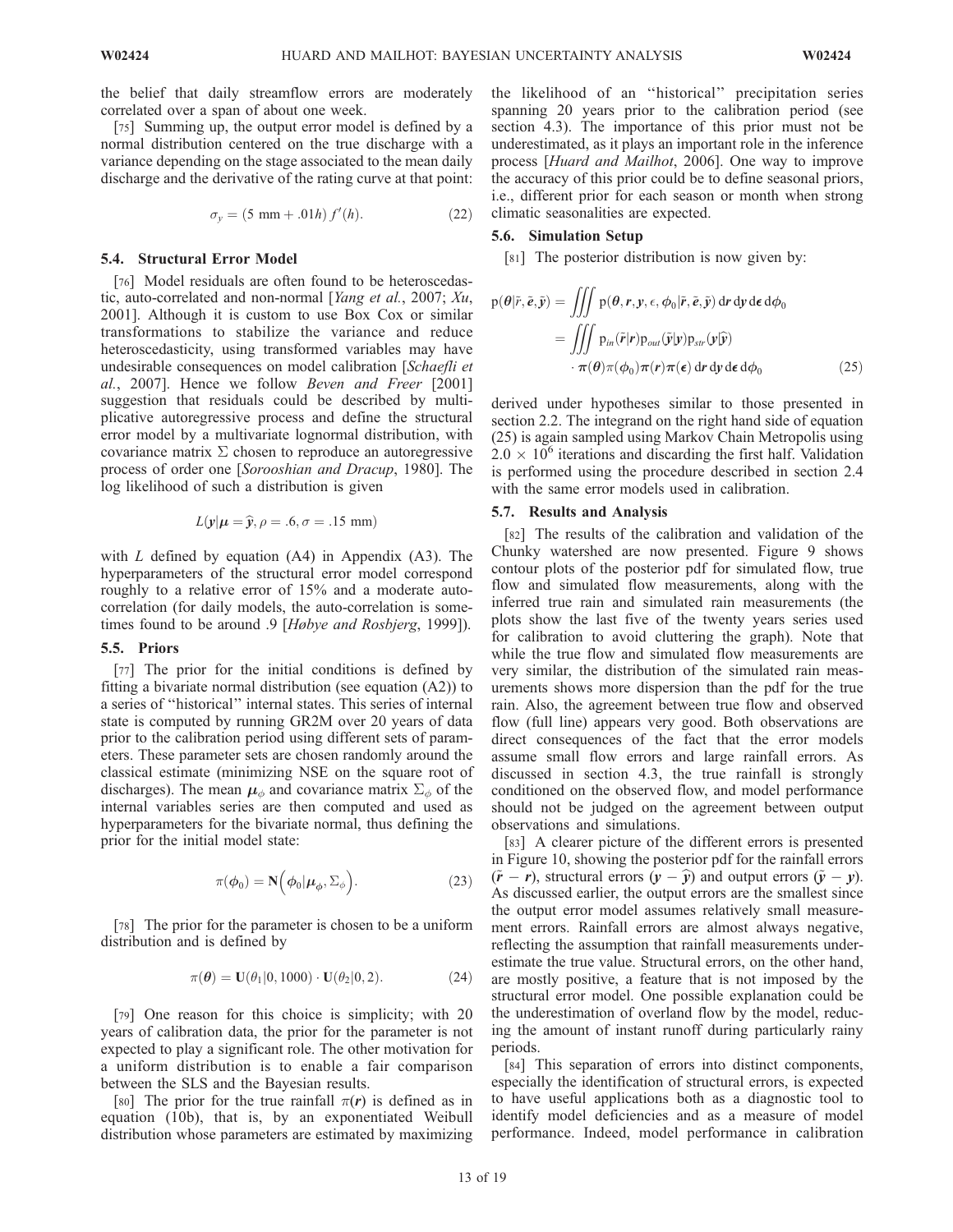

Figure 9. Calibration results for the Chunky River watershed using realistic priors and error model assumptions. Pdfs for each variable are shown as contour plots while observations are indicated by full lines. In the upper graph, the dashed line shows the flow simulated by parameters fitted using a least squares criteria (NSE) on the square root of the flows. The scales on the right indicate the value of the pdf.

could be estimated, irrespective of data error, by measuring the dispersion and autocorrelation of the posterior structural error distribution. In terms of diagnosis, analyzing dependencies between structural errors and environmental factors might also reveal variables that are relevant to the modeling process but unaccounted for by the model. One should be careful, however, with conclusions drawn from inferred error series. Indeed, with inferred error series as long as data series, the influence of error model assumptions (statistical distribution, hyperparameters) on inferred errors is bound to be significant. Again, this calls for further research on the definition of accurate error models as well as their validation.

[85] Figure 11 shows the probability distribution for the model parameters, compared to the parameters estimated by

minimizing the NSE criteria computed on the flows square root (a variation of the standard least squares (SLS)). When superposed with the parameter distributions of Figure 7, the mode of the sampled parameters fall in between those of cases 1 and 3, but the dispersion is larger.

[86] Figure 12 shows the model simulations during the validation period compared with the SLS estimate (dashed line). Although there is not much difference between the SLS prediction and the modes of the Bayesian distributions, the uncertainty assessment appears reasonable in the sense that observed flows fall within the high density regions of the pdf. It shall be enlightening to pursue this type of investigation for daily or hourly models to see whether larger differences in prediction accuracy exist between standard optimization and a Bayesian analysis.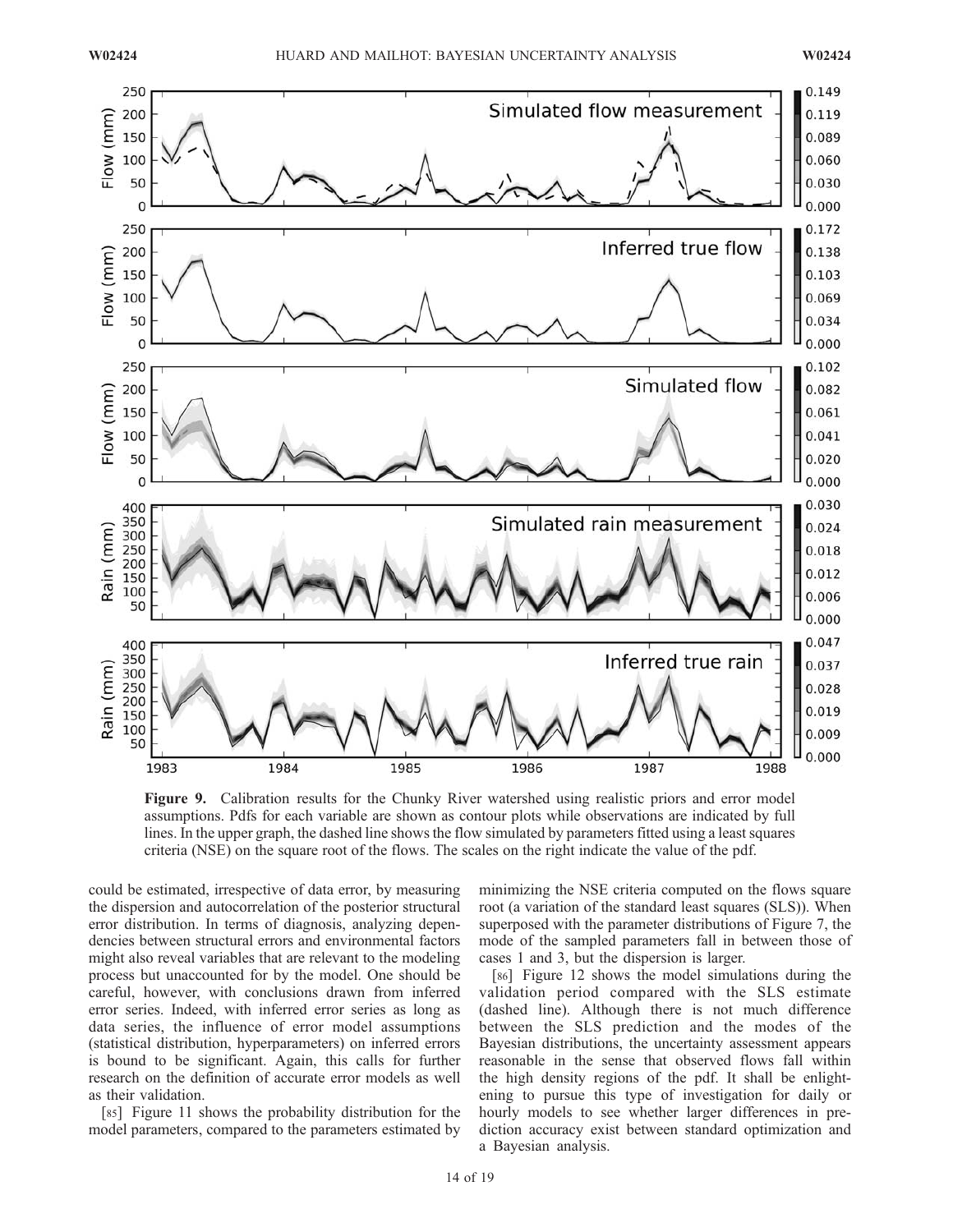

Figure 10. Inferred posterior pdf for the three main sources of errors: input (rainfall) errors (mm), structural or model errors (mm), and output (flow) errors (mm). The graphs show the last five years of the calibration period. The scales on the right indicate the value of the pdf.

### 5.8. Extension to Daily Models

[87] There is a certain contradiction of purpose in applying an elaborate uncertainty assessment method to a simple two parameter monthly model. On the one hand, this choice makes the application of the method and interpretation of the results certainly simpler than with complex daily models. On the other hand, the added value of uncertainty assessment is lower because simple monthly models are expected to be less sensitive to input errors than their daily or hourly counterpart. To apply the method to daily models, however, a number of issues have to be addressed.

[88] The prior for the true input, for instance, has to deal gracefully with null rainfall. One possibility would be to use statistical distributions that have both continuous and discrete components. The Tweedy distribution is one of those, designed to yield a finite probability to null values and a probability density on the positive domain [Dunn and Smyth, 2005]. Another issue that will have to be dealt with is the proper description of autocorrelations in the rainfall, flow and structural error series. Instead of being a liability, the dependence between errors is an asset for a modeler because it reduces the effective number of degrees of freedom in the calibration problem. Hence from an inferential point of view, error autocorrelation is a useful feature and should be considered more carefully. Whatsmore, reducing the effective number of degrees of freedom might help overcoming the main practical challenge, namely the increasing dimensionality of the problem. Indeed, as the number of dimensions increases, so do the number of samples necessary for the posterior distributions to reach convergence. The approach taken in this paper is

adequate for monthly series, but it is not yet clear how well it will scale for daily series, two order of magnitudes longer.

# 6. Conclusion

[89] In calibrating hydrological models to empirical data, hydrologists face the challenge of identifying model parameters that reasonably reproduce a watershed's behavior. As this behavior is quantified by a limited set of field observations corrupted by errors, hydrologists run the risk of fitting the model to the noise instead of the real process. Accounting for this noise, however, requires assumptions about its nature, that is, a plausible description of input and output errors. Moreover, the model itself does not emulate all the processes that actually occur in reality, introducing discrepancies between input and output that also need to be



Figure 11. Parameters sampled during calibration under realistic error model assumptions. The cross indicates the optimal parameters found by maximizing the NSE criteria.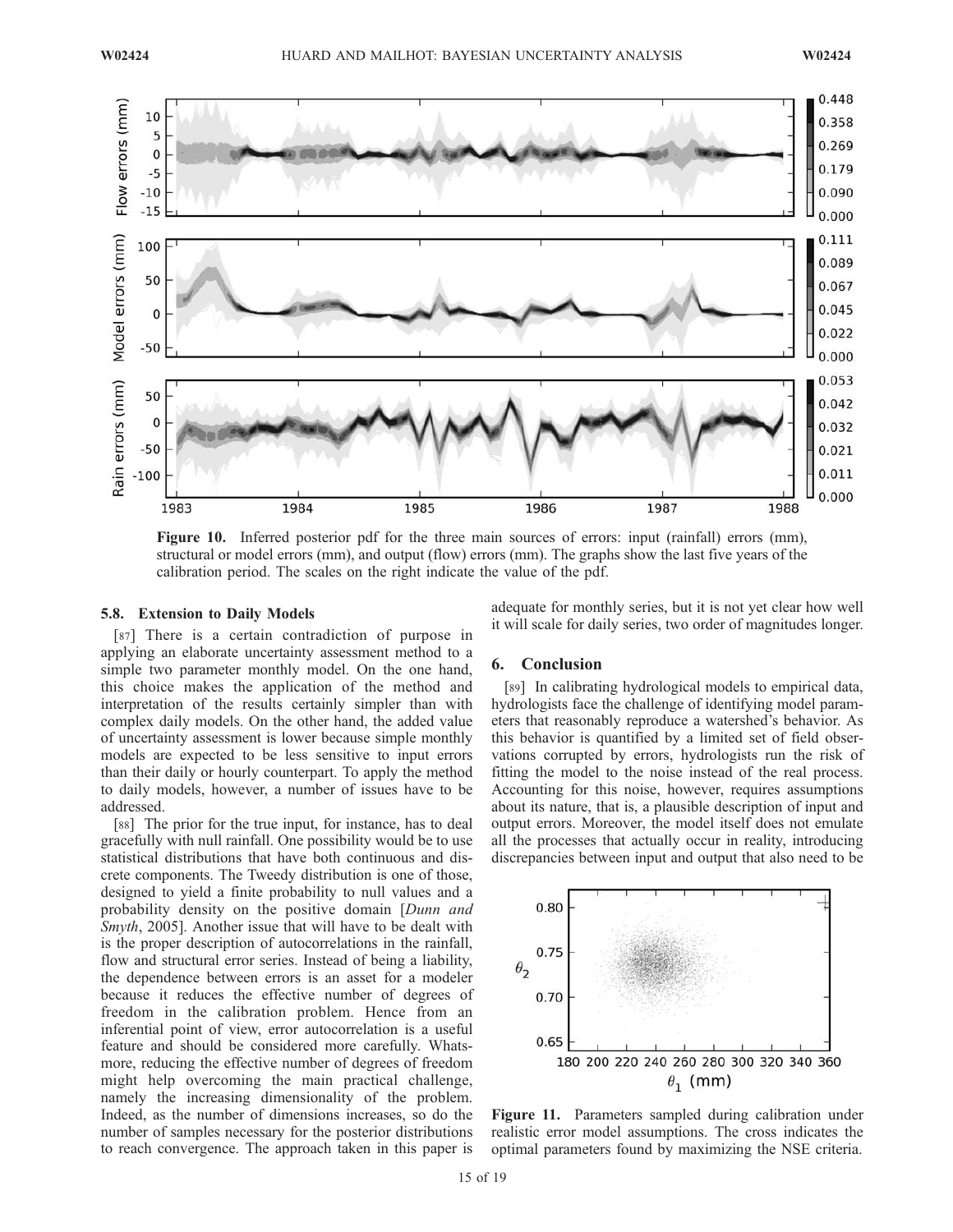

Figure 12. Flows simulated during the validation period. The lower graph shows a contour plot of the simulated rain measurements density, with actual measurements indicated by a full line. The upper plot displays the pdf of simulated flow measurements (contour plot), obtained by running the model over the parameters sampled during calibration and adding structural and measurement noise. The dashed line shows the flows estimated by the SLS method and the full line indicates flow observations. The scales on the right indicate the value of the pdf.

described. In this paper, Bayesian analysis is used to merge hypotheses about input, output and model errors into the calibration and validation of a model. Using the parsimonious monthly hydrological model GR2M, simulations are run to answer a number of questions about the assessment of multiple sources of uncertainties.

[90] The first question concerned the effect of the initial state uncertainty on calibration efficiency. Simulations show that for GR2M, the initial state uncertainty lasts only a few months, after which the internal state reaches a ''steady state''. Hence for long time series, accounting for initial state uncertainty has only marginal effects. Input uncertainty, however, plays a far more important role. In fact, when input errors are considered large and output errors small, model calibration proceeds in ''reverse'', conditioning the input on the output. This results in simulations reproducing almost perfectly the output observations, rendering traditional efficiency measures (NSE) meaningless. Moreover, calibrated parameters are completely different from those obtained under an ''output error only'' hypothesis. This emphasizes how important it is to analyze parameter distributions only in the light of the error model assumptions.

[91] In a calibration where multiple sources of uncertainties are accounted for, validation plays the sensitive role of assessing the hydrological model efficiency as well as the accuracy and validity of the error model assumptions. With so many factors influencing predictions, it is difficult to identify possible causes of failure just from the comparison between output observations and simulations. By looking directly at the inferred pdf for the input, output and structural error series, however, model failures or error model inadequacies are easier to detect and diagnosis easier to perform. Moreover, analyzing structural error series might provide the means to evaluate model performance, without interference from data quality issues.

[92] The obvious interest in accounting explicitly for different sources of uncertainty affecting hydrological modeling must be weighted against the interest of stakeholders in realistic uncertainty assessment and the efforts required to specify accurate error models. Data model errors should reflect as accurately as possible the errors introduced in the acquisition of data. Ideally, those error models would evolve with changes in the gauge station network (number, location and type of stations) and changes in rating curves following new discharge measurements. Structural error models appear yet more difficult to define rigorously, and progress might only be made through the prior/posterior Bayesian learning process. Hopefully, the knowledge gained from the next experiments in model calibration and the rapid increase in computing power will eventually make uncertainty assessment a routine exercise and an integral part of hydrological modeling.

### Appendix A: Probabilistic Distributions

### A1. Truncated Normal Distribution

[93] Assuming variable  $x$  is distributed normally but bounded to the interval  $[a, b]$ , then the probability density function of  $x$  is given by

$$
\mathbf{N}_{T}(x|\mu,\sigma,a,b) = \frac{\phi\left(\frac{x-\mu}{\sigma}\right)}{\Phi\left(\frac{b-\mu}{\sigma}\right) - \Phi\left(\frac{a-\mu}{\sigma}\right)},\tag{A1}
$$

where  $\phi$  and  $\Phi$  stand for the probability density function and cumulative density function of the standard normal distribution.

# A2. Multivariate Normal Distribution

[94] The probability density function of the multivariate normal distribution is given by

$$
\mathbf{N}(\mathbf{x}|\boldsymbol{\mu}, \boldsymbol{\Sigma}) = \frac{1}{|2\pi\boldsymbol{\Sigma}|} \exp\left\{ -(\mathbf{x} - \boldsymbol{\mu})^T \boldsymbol{\Sigma}^{-1} (\mathbf{x} - \boldsymbol{\mu})/2 \right\} \quad \text{(A2)}
$$

where  $\mu$  is the vector mean and  $\Sigma$  the covariance matrix.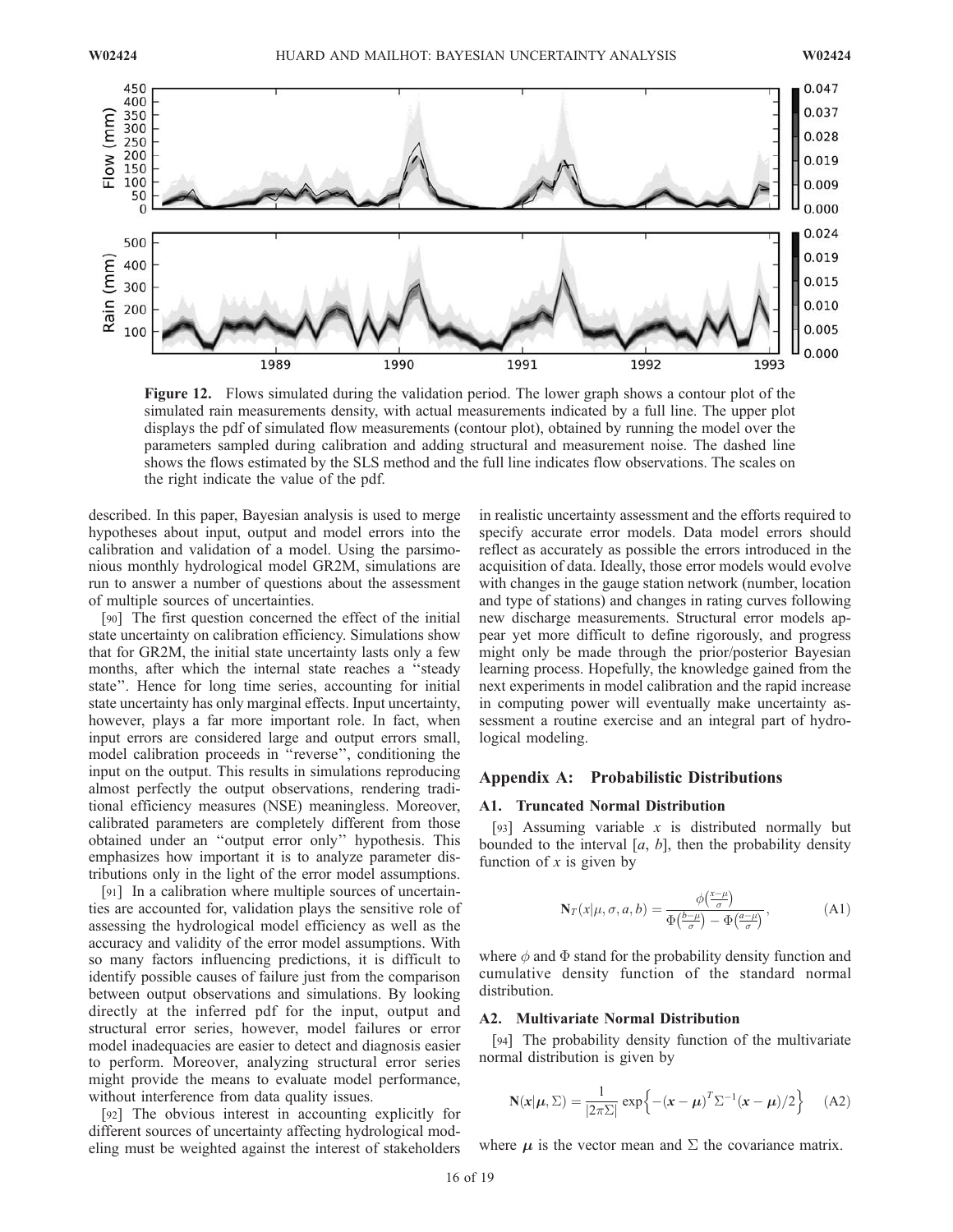### A3. Lognormal Distribution

[95] Assuming y is normally distributed with mean  $\mu$  and variance  $\sigma^2$  and  $x = \exp(y)$ , then x has a lognormal distribution with a probability density function given by

$$
\mathbf{L}(x|\mu,\sigma) = \frac{1}{\sqrt{2\pi}\sigma x} e^{-\frac{(\ln(x)-\mu)^2}{2\sigma^2}}.
$$
 (A3)

[96] A rationale for the use of the lognormal in science is given by *Limpert et al.* [2001], along with some of its properties. For instance, the lognormal is the distribution maximizing entropy on the semi-infinite interval given a fixed mean and variance [Goodman, 1987]. It is also the limiting distribution of the product of random variates, and hence, ideally suited to model multiplicative errors.

[97] If  $y$  is generated by an auto-regressive process of order one:  $y_i = \rho y_{i-1} + \epsilon_i$  with  $\epsilon \sim N(0, \sigma)$  for  $i = 1, 2, \ldots, n$ and  $x_i = \exp(\mu_i + y_i)$ , then the log likelihood of x is given by

$$
L(\mathbf{x}|\boldsymbol{\mu}, \rho, \sigma) = -\frac{n}{2} \ln(2\pi) - \frac{1}{2} \ln \frac{\sigma^{2n}}{1 - \rho^2} - \sum_{i=1}^n \ln x_i
$$
  

$$
- \frac{1}{2\sigma^2} \left\{ (1 - \rho^2) (\ln x_1 - \mu_1)^2 + \sum_{i=2}^n \left[ (\ln x_i - \mu_i) - \rho (\ln x_{i-1} - \mu_{i-1}) \right]^2 \right\}.
$$
 (A4)

#### A4. Exponentiated Weibull Distribution

[98] The exponentiated Weibull distribution, introduced by Mudholkar and Hutson [1996] has the following pdf:

$$
\mathbf{W}(x|\alpha, k, \mu, \sigma) = \frac{\alpha k}{\sigma} z^{k-1} e^{-z^k} \left[ 1 - e^{-z^k} \right]^{\alpha - 1}, \quad z = \frac{x - \mu}{\sigma} \text{ (A5)}
$$

with  $z > 0$  and  $k > 0$ . It is a generalization of the Weibull distribution, with an additional shape parameter  $\alpha$ . The Weibull distribution is frequently used in hydrology to model rainfall characteristics [Zhang and Singh, 2007; Sharma, 1996; Wilks, 1989].

# Appendix B: Aggregation of Proportional Daily Errors

[99] Given a daily series  $d_i$  with  $i = 1, \ldots, n$  with proportional errors  $\delta_{d_i} = f_d d_i$ , one wishes to determine the corresponding proportionality factor  $f_m$  for aggregated monthly values  $m = \sum_{i=1}^{n} d_i$ , such that

$$
f_m^2 m^2 = \sum_{i=1}^n f_d^2 d_i^2.
$$
 (B1)

[100] Isolating  $f_m$  and taking the expectation on both sides of equation (B1) yields

$$
E[f_m] = f_d E \left[ \frac{\sqrt{\sum_{i=1}^n d_i^2}}{m} \right].
$$
 (B2)

[101] This equation shows that the monthly proportionality factor increases with the intramonthly variability of the series, in other words, that errors on large daily events strongly contribute to the error on the monthly totals. For example, using daily rainfall series from the Chunky watershed, taking  $f_d = .15$  yields a monthly proportionality factor  $f_m \approx .07$ . With a daily rainfall equal to its mean value, i.e., no variability in the series, equation (B2) reduces i.e., no variability in the series<br>to  $f_m = f_d / \sqrt{n}$  and  $f_m \approx .03$ .

[102] Acknowledgments. David Huard is grateful for the financial support of the Natural Sciences and Engineering Research Council of Canada (NSERC).

### References

- Ajami, N. K., Q. Duan, and S. Sorooshian (2007), An integrated hydrologic Bayesian multimodel combination framework: Confronting input, parameter, and model structural uncertainty in hydrologic prediction, Water Resour. Res., 43, W01403, doi:10.1029/2005WR004745.
- Andréassian, V., C. Perrin, C. Michel, I. Usart-Sanchez, and J. Lavabre (2001), Impact of imperfect rainfall knowledge on the efficiency and the parameters of watershed models, J. Hydrol., 250(1-4), 206-223, doi:10.1016/S0022-1694(01)00437-1.
- Andréassian, V., C. Perrin, and C. Michel (2004), Impact of imperfect potential evapotranspiration knowledge on the efficiency and parameters of watershed models, J. Hydrol., 286, 19-35, doi:10.1016/j.jhydrol. 2003.09.030.
- Bates, B. C., and E. P. Campbell (2001), A Markov chain Monte-Carlo scheme for parameter estimation and inference in conceptual rainfallrunoff modeling, Water Resour. Res., 37(4), 937-947.
- Beven, K. (2006a), A manifesto for the equifinality thesis, J. Hydrol., 320(1-2), 18 – 36, doi:10.1016/j.jhydrol.2005.07.007.
- Beven, K. (2006b), On undermining the science?, Hydrol. Processes, 20, 3141 – 3146, doi:10.1002/hyp.6396.
- Beven, K., and A. Binley (1992), The future of distributed models: Model calibration and uncertainty prediction, Hydrol. Processes, 6, 279 – 298.
- Beven, K., and J. Freer (2001), Equifinality, data assimilation, and uncertainty estimation in mechanistic modelling of complex environmental systems using the GLUE methodology,  $J.$  Hydrol., 249, 11-29, doi:10.1016/S0022-1694(01)00421-8.
- Beven, K., P. Smith, and J. Freer (2007), Comment on ''Hydrological forecasting uncertainty assessment: Incoherence of the GLUE methodology" by Pietro Mantovan and Ezio Todini, J. Hydrol., 338(3-4), 315-318, doi:10.1016/j.jhydrol.2007.02.023.
- Burgers, G., P. J. van Leeuwen, and G. Evensen (1998), Analysis scheme in the ensemble Kalman filter, Mon. Weather Rev., 126, 1719-1724.
- Chib, S., and E. Greenberg (1995), Understanding the Metropolis-Hastings algorithm, Am. Stat., 49(4), 327-335.
- Daly, C., R. P. Neilson, and D. L. Phillips (1994), A statistical—topographic model for mapping climatological precipitation over mountainous terrain, J. Appl. Meteorol., 33, 140-158.
- Daly, C., G. H. Taylor, and W. P. Gibson (1997), The PRISM approach to mapping precipitation and temperature, in 10th Conference on Applied Climatology, pp. 10-12, American Meteorological Society, Reno, NV.
- Dunn, P. K., and G. K. Smyth (2005), Series evaluation of Tweedie exponential dispersion model densities, Stat. Comput., 15, 267-280, doi:10.1007/s11222-005-4070-y.
- Dymond, J. R., and R. Christian (1982), Accuracy of discharge determined from a rating curve, *Hydrol. Sci. J.*, 4(12), 493-504.
- Edijatno, and C. Michel (1989), Un modèle pluie-débit journalier à trois paramètres, La Houille Blanche, 2, 113-122.
- Farnsworth, R., E. S. Thompson, and E. Peck (1982), Evaporation atlas for the contiguous 48 United States, Technical Report NWS 33, NOAA, Washington, DC.
- Fenton, J. D., and R. J. Keller (2001), The calculation of streamflow from measurements of stage, Tech. rep., Cooperative research center for catchment hydrology.
- Fiering, M. B. (1967), Streamflow Synthesis, Harvard Univ. Press, Cambridge, Mass.
- Gelman, A., J. B. Carlin, H. S. Stern, and D. B. Rubin (1995), Bayesian Data Analysis, Texts in Statistical Science, Chapman & Hall/CRC Press, London.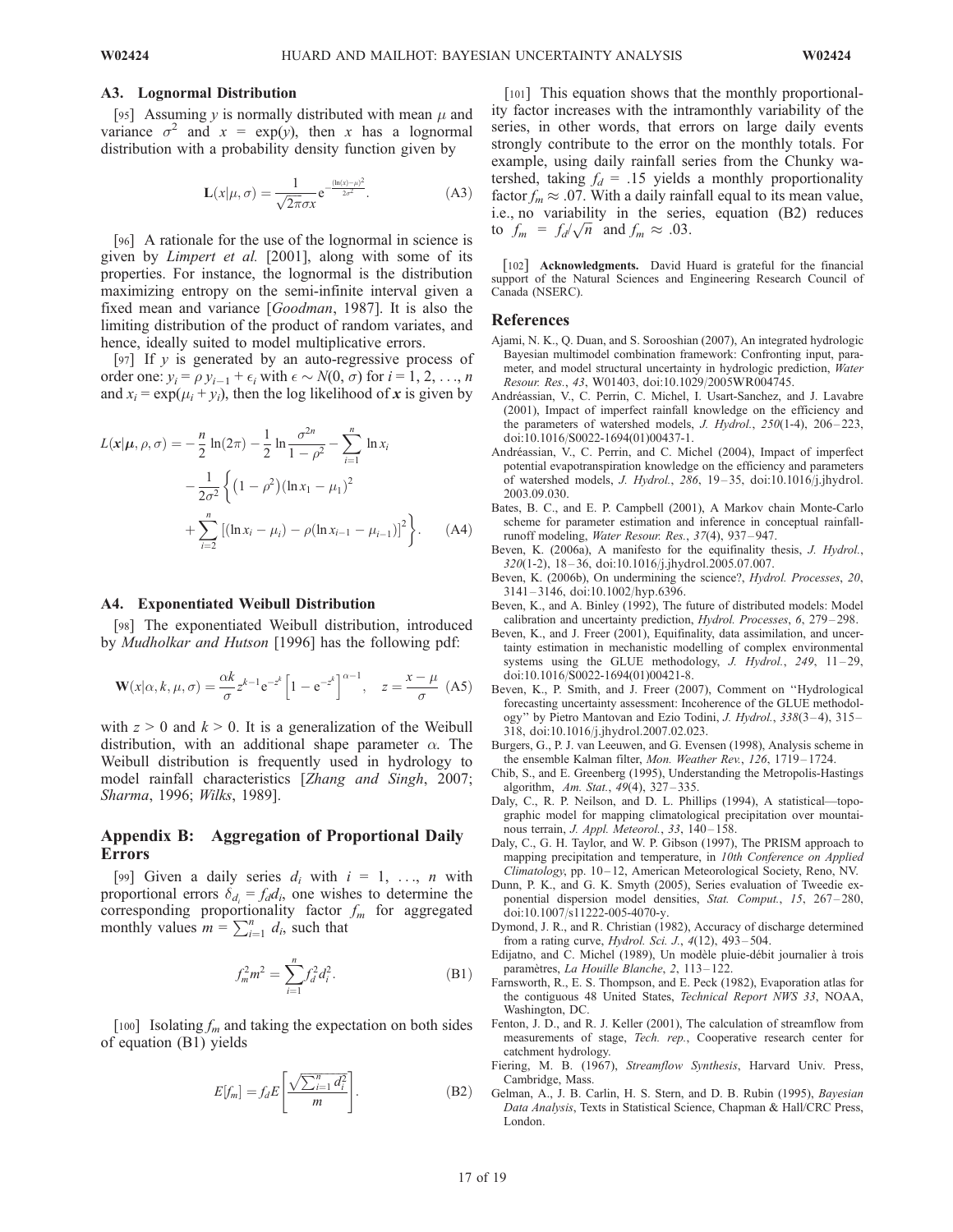- Goodman, J. (1987), A comment on the Maximum Entropy principle, Risk Analysis, 7(2), 269 – 272.
- Gull, S. F. (1989), Bayesian Data Analysis: Straight-line fitting, in Maximum Entropy and Bayesian Methods, edited by J. Skilling, pp. 511-518, Kluwer Academic Publishers.
- Gupta, H. V., S. Sorooshian, and P. Yapo (1998), Towards improved calibration of hydrologic models: Multiple and non-commensurable measures of information, Water Resour. Res., 34(4), 751-764.
- Habib, E., W. F. Krajewski, and A. Kruger (2001), Sampling errors of tipping-bucket rain gauge measurements, J. Hydrol. Eng., 6(2), 159 – 166.
- Hall, J., E. O'Connell, and J. Ewen (2007), On not undermining the science: coherence, validation and expertise. Discussion of Invited Commentary by Keith Beven. Hydrological Processes 20, 3141\_3146 (2006), Hydrol. Processes, 21(7), 985-988, doi:10.1002/hyp.6639.
- Herschy, R. W. (1985), Streamflow measurement, Elsevier.
- Hirsch, R. M., and J. E. Costa (2004), U.S. stream flow measurement and data dissemination improve, EOS, 85(21), 197,203.
- Høybye, J., and D. Rosbjerg (1999), Effect of input and parameter uncertainties in rainfall-runoff simulations, *J. Hydrol. Eng.*,  $4(3)$ , 214-224.
- Huang, M., and X. Liang (2006), On the assessment of the impact of reducing parameters and identification of parameter uncertainties for a hydrologic model with applications to ungauged basins, J. Hydrol.,  $320(1-2)$ ,  $37-61$ , doi:10.1016/j.jhydrol.2005.07.010.
- Huard, D., and A. Mailhot (2006), A Bayesian perspective on input uncertainty in model calibration: Application to hydrological model ''abc'', Water Resour. Res., 42, W07416, doi:10.1029/2005WR004661.
- Jaynes, E. T., and G. L. Bretthorst (2003), Probability theory: The logic of science, Cambridge University Press.
- Kabouya, M. (1990), Modélisation pluie-débit au pas de temps mensuel et annuel en Algérie Septentrionale, Ph.D. thesis, Orsay-Paris Sud.
- Kavetski, D., S. W. Franks, and G. Kuczera (2003), Confronting input uncertainty in environmental modeling, in Calibration of Watershed Models, Water Science and Applications, vol. 6, edited by Q. Duan, H. V. Gupta, S. Sorooshian, A. N. Rousseau, and R. Turcotte, pp. 49 – 68, AGU Water Science and Applications Series.
- Kavetski, D., G. Kuczera, and S. W. Franks (2006a), Bayesian analysis of input uncertainty in hydrological modeling: 1. Theory, Water Resour. Res., 42, W03407, doi:10.1029/2005WR004368.
- Kavetski, D., G. Kuczera, and S. W. Franks (2006b), Bayesian analysis of input uncertainty in hydrological modeling: 2. Application, Water Resour. Res., 42, W03408, doi:10.1029/2005WR004376.
- Kennedy, M. C., and A. O'Hagan (2001), Bayesian calibration of computer models, J. R. Stat. Soc. Series B-Statistical Methodology, 63, 425-464.
- Kuczera, G., and E. Parent (1998), Monte Carlo assessment of parameter uncertainty in conceptual catchment models: The Metropolis algorithm, J. Hydrol., 211(1-4), 69-85, doi:10.1016/S0022-1694(98)00198-X.
- Limpert, E., W. A. Stahel, and M. Abbt (2001), Log-normal distributions across the sciences: Keys and clues, BioScience, 51(5), 341-352.
- Mantovan, P., and E. Todini (2006), Hydrological forecasting uncertainty assessment: Incoherence of the GLUE methodology, J. Hydrol., 330, 368 – 381, doi:10.1016/j.jhydrol.2006.04.046.
- Maurer, E. P., A. W. Wood, J. C. Adam, and D. P. Lettenmaier (2002), A long-term hydrologically based dataset of land surface fluxes and states for the conterminous United States, Am. Meteorol. Soc., 15(22), 3237 -3251.
- McGuinness, J., and E. Bordne (1972), A comparison of lysimeter-derived potential evapotranspiration with computed values, Technical Bulletin 1452, Department of Agriculture.
- Metcalfe, R., B. Routledge, and K. Devine (1997), Rainfall measurement in Canada: Changing observational methods and archive adjustment procedures, *J. Clim.*, 10, 92-101.
- Michaud, J. D., and S. Sorooshian (1994), Effect of rainfall-sampling errors on simulations of desert flash floods, Water Resour. Res., 30(10), 2765-2776.
- Montanari, A. (2007), What do we mean by 'uncertainty'? The need for a consistent wording about uncertainty assessment in hydrology, Hydrol. Processes, 21, 841 – 845, doi:10.1002/hyp.6623.
- Moradkhani, H., K.-L. Hsu, H. Gupta, and S. Sorooshian (2005), Uncertainty assessment of hydrologic model states and parameters: Sequential data assimilation using the particle filter, Water Resour. Res., 41(5), W05012, doi:10.1029/2004WR003604.
- Mouelhi, S., C. Michel, C. Perrin, and V. Andréassian (2006), Stepwise development of a two-parameter monthly water balance model, J. Hydrol., 318, 200-214, doi:10.1016/j.jhydrol.2005.06.014.
- Mudholkar, G., and A. Hutson (1996), The exponentiated Weibull family: Some properties and a flood data application, Commun. Stat.: Theory Methods, 25(12), 3059-3083.
- Nandakumar, N., and R. G. Mein (1997), Uncertainty in rainfall-runoff model simulations and the implications for predicting the hydrologic effects of land\_use change, *J. Hydrol.*,  $192$ ,  $211-232$ , doi:10.1016/ S0022-1694(96)03106-X.
- Neal, R. M. (1993), Probabilistic inference using Markov Chain Monte Carlo methods, Tech. rep., Department of Computer Science, University of Toronto.
- Novak, E., and K. Ritter (1997), The curse of dimension and a universal method for numerical integration, in Multivariate Approximation and Splines, ISNM, edited by G. Nürnberger, J. W. Schmidt, and G. Walz, pp. 177 – 188, Birkhäuser.
- Oudin, L., C. Perrin, T. Mathevet, V. Andréassian, and C. Michel (2006), Impact of biased and randomly corrupted inputs on the efficiency and the parameters of watershed models, J. Hydrol., 320, 62-83, doi:10.1016/ j.jhydrol.2005.07.016.
- Paturel, J., E. Servat, and A. Vassiliadis (1995), Sensitivity of conceptual rainfall-runoff algorithms to errors in input data – case of the GR2M model, J. Hydrol., 168, 111 – 125, doi:10.1016/0022-1694(94)02654-T.
- Pelletier, P. M. (1988), Uncertainties in the single determination of river discharge: A literature review, Can. J. Civ. Eng., 15, 834-850.
- Refsgaard, J. C., J. P. van der Sluijs, J. Brown, and P. van der Keur (2006), A framework for dealing with uncertainty due to model structure error, Adv. Water Resour., 29(11), 1586-1597, doi:10.1016/j.advwatres.2005.11.013.
- Savenije, H. H. G. (2004), The importance of interception and why we should delete the term evapotranspiration from our vocabulary, *Hydrol*. Processes, 18(8), 1507 – 1511, doi:10.1002/hyp.5563.
- Schaake, J., Q. Duan, V. Andréassian, S. Franks, A. Hall, and G. Leavesley (2006), The model parameter estimation experiment (MOPEX), J. Hydrol.,  $320(1-2)$ ,  $1-2$ , doi:10.1016/j.jhydrol.2005.07.054.
- Schaefli, B., and H. V. Gupta (2007), Do Nash values have value?, *Hydrol.* Processes, 21(15), 2075 – 2080, doi:10.1002/hyp.6825.
- Schaefli, B., D. B. Talamba, and A. Musy (2007), Quantifying hydrological modeling errors through a mixture of normal distributions, J. Hydrol., 332(3 – 4), 303 – 315, doi:10.1016/j.jhydrol.2006.07.005.
- Schmidt, A. R. (2002), Analysis of stage-discharge relations for open-channel flows and their associated uncertainties, Ph.D. thesis, University of Illinois.
- Schmidt, A. R., and M. H. Garcia (2003), Theoretical examination of historical shifts and adjustments to stage-discharge rating curves, in World Water and Environmental Resources Congress 2003 and Related Symposia 2003, edited by P. Bizier and P. DeBarry, American Society of Civil Engineers.
- Sharma, T. C. (1996), A Markov-Weibull rain-sum model for designing rain water catchment systems, Water Resour. Manage., 10(2), 147-162.
- Shelton, M. L. (1985), Modeling hydroclimatic processes in large watersheds, Ann. Assoc. Am. Geogr., 75(2), 185-202.
- Shepard, D. S. (1984), Spatial Statistics and Models, chap. Computer mapping: the SYMAP interpolation algorithm, pp. 133 – 145, D. Reidel.
- Shiklomanov, A. I., T. I. Yakovleva, R. B. Lammers, I. P. Karasev, C. J. Vorosmarty, and E. Linder (2006), Cold region river discharge uncertainty-estimates from large Russian rivers, J. Hydrol.,  $326(1-4)$ ,  $231-$ 256, doi:10.1016/j.jhydrol.2005.10.037.
- Sorooshian, S., and J. A. Dracup (1980), Stochastic parameter estimation procedures for hydrologic rainfall-runoff models: Correlated and heteroscedastic error cases, Water Resour. Res., 16(2), 430-442.
- Thiemann, M., M. Trosset, H. V. Gupta, and S. Sorooshian (2001), Bayesian recursive parameter estimation for hydrologic models, Water Resour.  $Res.$ , 37(10), 2521 – 2535.
- Todini, E., and P. Mantovan (2007), Comment on: 'On undermining the science?' by Keith Beven, Hydrol. Processes, 21, 1633-1638, doi:10.1002/hyp.6670.
- Troutman, B. M. (1982), An analysis of input errors in precipitation-runoff models using regression with errors in the independent variables, Water Resour. Res., 18(4), 947 – 964.
- Vrugt, J. A., C. G. H. Diks, H. V. Gupta, W. Bouten, and J. M. Verstraten (2005), Improved treatment of uncertainty in hydrologic modeling: Combining the strengths of global optimization and data assimilation, Water Resour. Res., 41, W01017, doi:10.1029/2004WR003059.
- Wagener, T., N. McIntyre, M. J. Lees, H. S. Wheater, and H. V. Gupta (2003), Towards reduced uncertainty in conceptual rainfall-runoff modelling: Dynamic identifiability analysis, Hydrol. Processes, 17, 455-476, doi:10.1002/hyp.1135.
- Weerts, A. H., and G. Y. H. El Serafy (2006), Particle filtering and ensemble Kalman filtering for state updating with hydrological conceptual